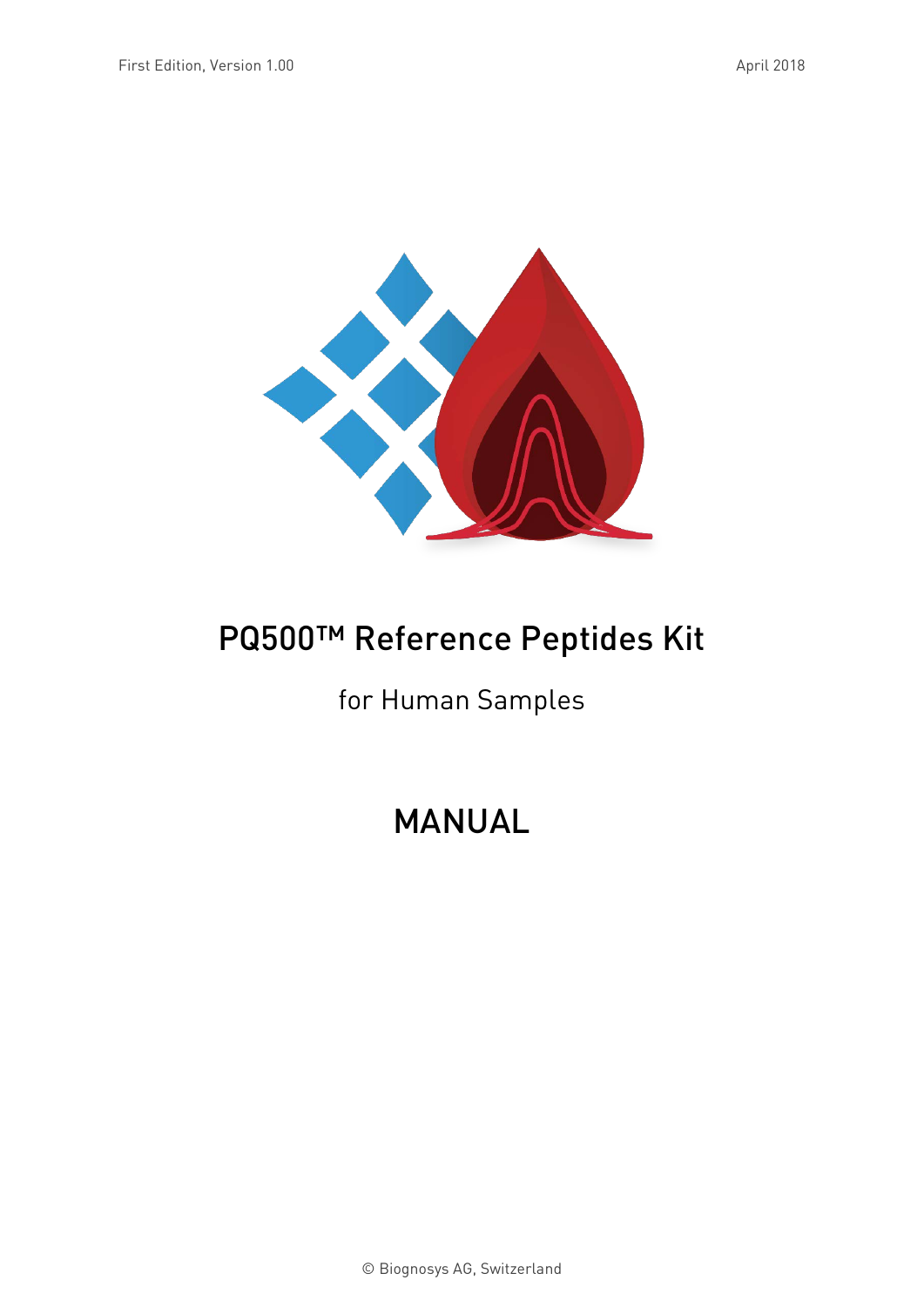#### Table of Contents

| Storage and Quality Control of PQ500™ Reference Peptides Kit 3 |  |
|----------------------------------------------------------------|--|
|                                                                |  |
|                                                                |  |
|                                                                |  |
|                                                                |  |
|                                                                |  |
|                                                                |  |
|                                                                |  |
|                                                                |  |
|                                                                |  |
|                                                                |  |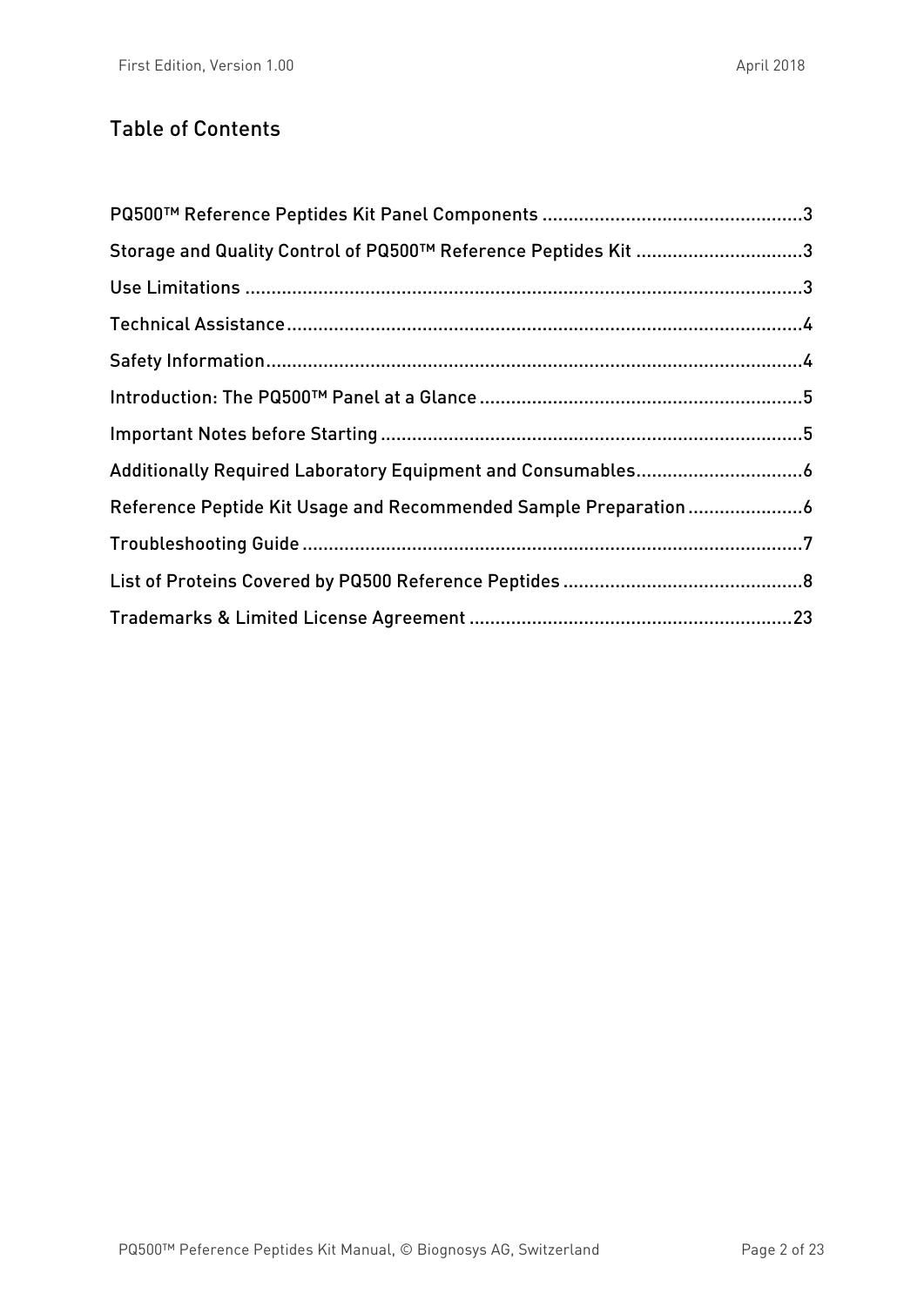#### <span id="page-2-0"></span>PQ500™ Reference Peptides Kit Panel Components

| PQ500™ Reference Peptides Kit        | Part No: Ki-3019-24 / -48 / -96<br>Sufficient for analysis of 24, 48 or 96 samples in<br>standard applications |
|--------------------------------------|----------------------------------------------------------------------------------------------------------------|
| PQ500 Reference Peptides             | 1x, 2x or 4x 1.1 ml glass vial(s), clear cap                                                                   |
| LC Solution                          | 1x 2 ml tube, clear cap                                                                                        |
| <b>Dissolution Buffer</b>            | 1x 2 ml tube, light blue cap                                                                                   |
| PQ500™ Panel Plug-ins for            | Available upon request at                                                                                      |
| SpectroDive™ or Spectronaut™         | support@biognosys.com                                                                                          |
| PQ500™ reference peptides amounts,   | Available upon request at                                                                                      |
| mass and transition list             | support@biognosys.com                                                                                          |
| PQ500™ Reference Peptides Kit Manual | Available at                                                                                                   |
|                                      | www.biognosys.com/shop/PQ500-reference-<br>peptides                                                            |

#### <span id="page-2-1"></span>Storage and Quality Control of PQ500™ Reference Peptides Kit

Immediately after receiving the kit store:

- ♦ Reference Peptide Mix at -20 °C
- ♦ All other components should be stored at 2 8 °C

In accordance with Biognosys' Quality Management System, each lot of the kit is tested against predetermined specifications to ensure consistent product quality.

#### <span id="page-2-2"></span>Use Limitations

PQ500™ Reference Peptides Kit is intended for mass spectrometry proteomics applications and research use only. This product is not intended for the diagnosis, prevention, or treatment of a disease. All due care and attention should be exercised in the handling of the products.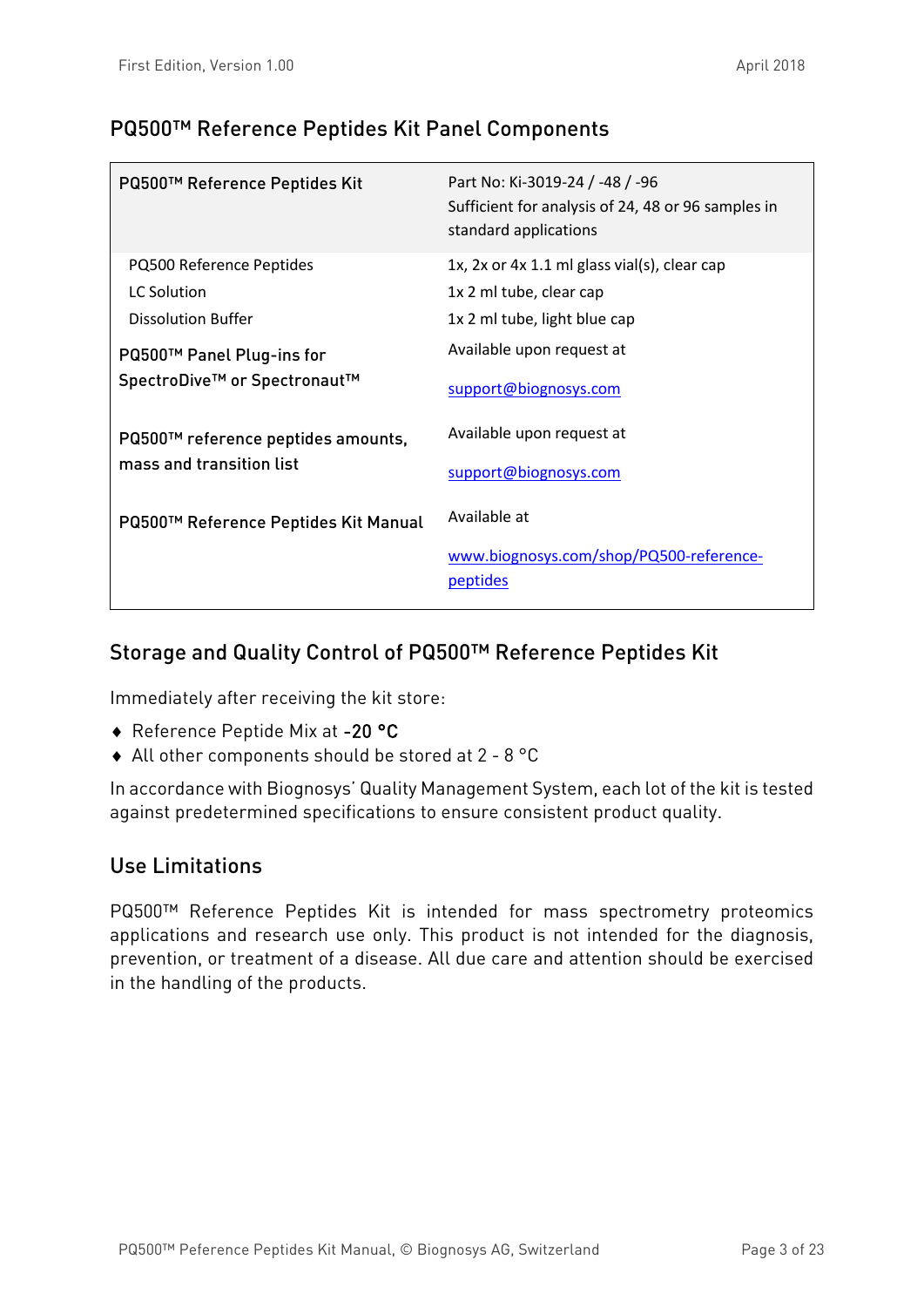#### Product Warranty and Satisfaction Guarantee

Biognosys guarantees the performance of the product when following the instructions and protocols described in this product manual. However, the user must determine the suitability of the product for the intended use. Should the product fail to perform satisfactorily due to any reason other than misuse, Biognosys will replace it free of charge. Biognosys reserves the right to change, alter, or modify the product to enhance its performance and design at any time.

If you have questions about product specifications or performance, please contact us at [support@biognosys.com.](mailto:support@biognosys.com) We also encourage you to contact us if you have any suggestions for improving product performance or for its use in new applications and techniques.

#### <span id="page-3-0"></span>Technical Assistance

Our Technical Department is composed of experienced scientists with extensive practical and theoretical expertise in proteomic technologies and bioinformatics. If you have any questions or experience any difficulties with PQ500™ Reference Peptides Kit please do not hesitate to contact us at [support@biognosys.com,](mailto:support@biognosys.com) call +41 44 738 20 40 or visit [www.biognosys.com/shop/PQ500-reference-peptides.](http://www.biognosys.com/shop/pq500-reference-peptides)

#### <span id="page-3-1"></span>Safety Information

When working with chemicals, always wear a suitable lab coat, disposable gloves, and protective goggles. For more information, please consult the material safety data sheet (MSDS) available online in convenient and compact PDF format at [www.biognosys.com/shop/PQ500-reference-peptides.](http://www.biognosys.com/shop/pq500-reference-peptides)

The following risk and safety phrases apply to components of the PQ500™ Reference Peptides Kit:

Dissolution Buffer: Highly flammable liquid and vapour, causes serious eye irritation.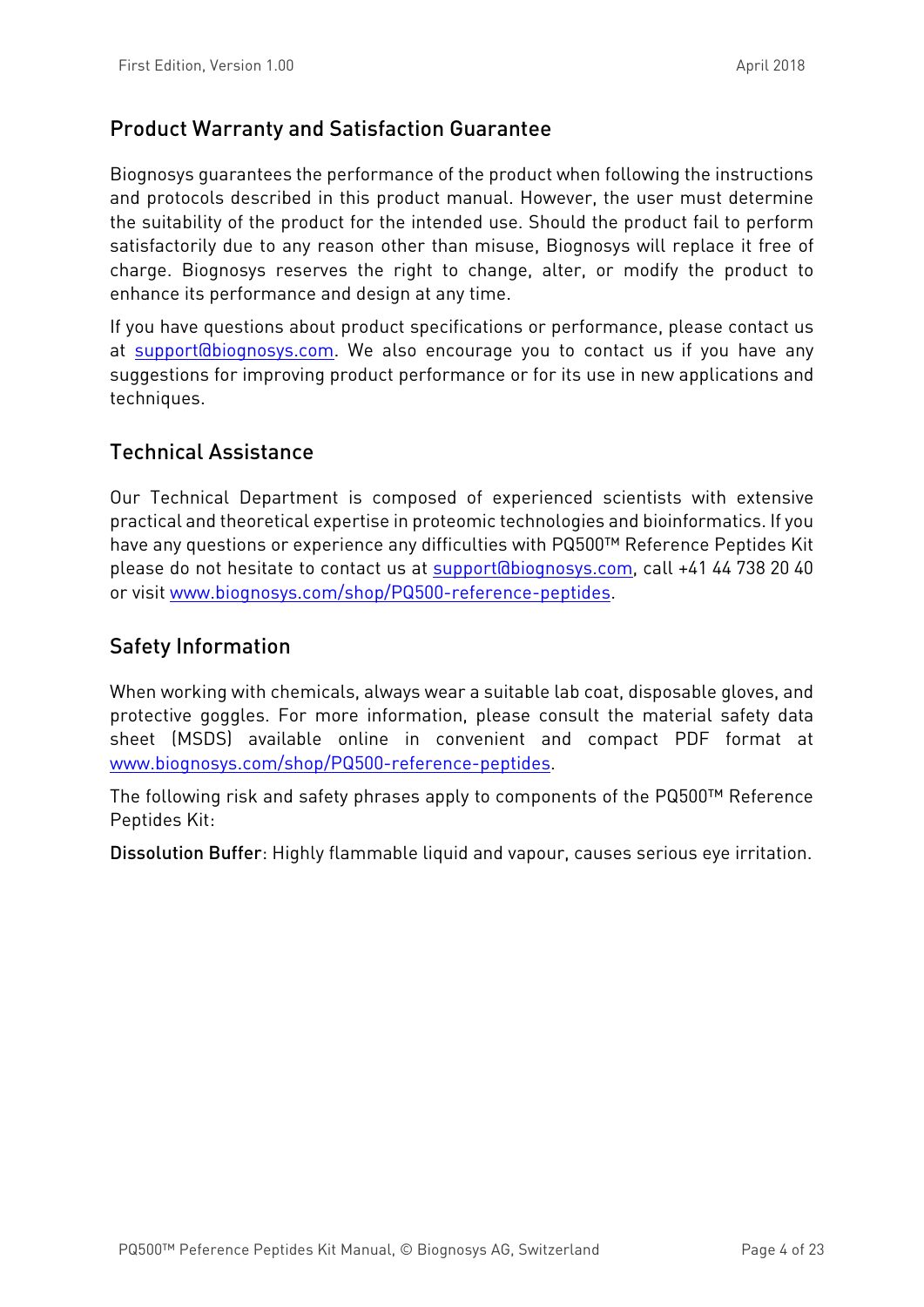#### <span id="page-4-0"></span>Introduction: The PQ500™ Panel at a Glance

Liquid biopsies, especially blood derived plasma or serum, are the most frequently used biological sample in clinical research and routine laboratory diagnostics. Protein levels in these samples reflect the health status of single organs and the body as a whole, while changes in the proteome composition can be correlated to disease onset or therapy response. Often the changes in protein concentrations relative to each other are key indicators of a certain condition. Only monitoring the levels of all major protein components simultaneously makes it possible to recognize the "Big Picture" and explain pathological processes going on in the body.

The PQ500™ Assay Panel was designed for comprehensive proteomics approaches. Data can be acquired in a targeted fashion, i.e. via Multiple Reaction Monitoring (MRM, also called SRM) and Parallel Reaction Monitoring (PRM) – which focus on quantifying predefined sets of proteins with high sensitivity and reproducibility. Biognosys is unique in its ability to perform scheduled highly multiplexed MRM and PRM measurements based on its innovative iRT concept and specifically developed the MRM and PRM signal processing software – SpectroDive™. Alternatively, PQ500™ data can be extracted in a targeted fashion from discovery data acquisition approaches, i.e. data-independent acquisition (DIA). This unique combined targeted-discovery data analysis approach is integrated in Spectronaut™, the Biognosys software solution for all kinds of DIA acquisition The PQ500™ kit includes a reference peptide mix that allows users to measure absolute concentrations of the target proteins. Absolute concentrations allow the comparability of different sample sets on an epidemiological scale, independent of the relative comparisons within the sample set.

The PQ500™ protocol requires as little as 10 µl of plasma and 48 hours to provide to provide actionable clinically-relevant data. The panel is therefore a perfect solution for large-scale experiments requiring high throughput.

The complete PQ500™ workflow was designed to be an end-to-end solution, from a plasma sample to actionable results. While the PQ500™ Reference Peptide Mix is a key component, the full workflow additionally includes Sample Preparation Kit Pro (Ki-3013) for reproducible proteomic sample processing in a high throughput fashion. Additionally, Biognosys provides accompanying high-end software solutions, SpectroDive™ (Sw-3002), its` proprietary software for automated SRM/MRM and PRM method set-up, signal processing and experiment analysis and Spectronaut™ (Sw-3001) the cutting-edge solution for DIA data analysis. Visit [www.biognosys.com/shop/](http://www.biognosys.com/shop/) for additional information.

#### <span id="page-4-1"></span>Important Notes before Starting

Before starting with the sample preparation, read through all the steps carefully and make sure all the required reagents and equipment are available.

The kit components are sufficient for 24 (Ki-3019-24), 48 (Ki-3019-48) or 96 (Ki-3016- 96) human samples.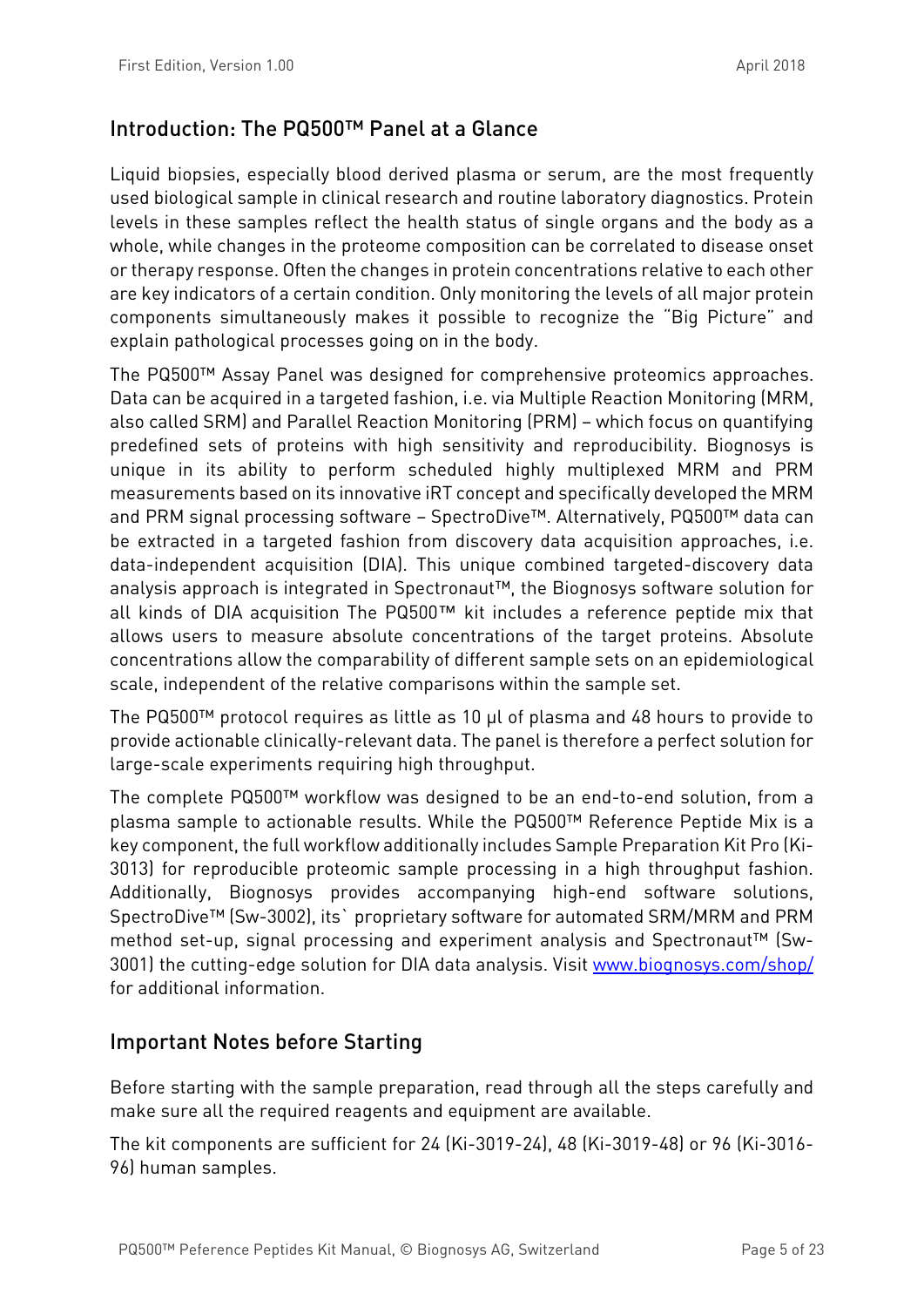The PQ500™ Reference Peptides Kit does only contain reference peptide mix, including iRT peptides, and buffers to solubilize these. All aspects (buffers or protocols) of sample processing, method set-up and data analysis are NOT covered in the scope of this kit. If you need information on these subjects, send an inquiry to [support@biognosys.com](mailto:support@biognosys.com) or refer to the Biognosys online shop [\(www.biognosys.com/shop/\)](http://www.biognosys.com/shop/), where you can find information about sample preparation, e.g. Sample Preparation Kit Pro [\(www.biognosys.com/shop/sample](http://www.biognosys.com/shop/sample-preparation-kit-pro)[preparation-kit-pro\)](http://www.biognosys.com/shop/sample-preparation-kit-pro) or data analysis [\(www.biognosys.com/shop#software\)](http://www.biognosys.com/shop#software).

#### <span id="page-5-0"></span>Additionally Required Laboratory Equipment and Consumables

Single channel pipettes (0.5  $\mu$ l – 1000  $\mu$ l) with corresponding tips

LC-MS vials

Vortex mixer

*Optional:* Ultra-sonication device (sonication bath)

#### <span id="page-5-1"></span>Reference Peptide Kit Usage and Recommended Sample Preparation

- 1. Prepare PQ500 Reference Peptide Mix by adding to the glass vial 20 µl of Dissolution Buffer.
- 2. Vortex briefly.

Optional: Sonicate (sonication bath) for 5 min

- 3. Add 100 µl of LC Solution to the PQ500 Reference Peptide Mix.
- 4. Vortex the PQ500 Reference Peptide Mix thoroughly.

Repeat these 4 steps for each PQ500 Reference Peptides vial.

If more than 24 samples are processed in one sample set, it is recommended to pool the appropriate amounts of PQ500 Reference Peptides vials before usage.

Recommended spike-in amounts to be compatible with the PQ500™ workflow in a standard nano-flow LC-MS set-up including the automated analysis with Biognosys software (SpectroDive™ or Spectronaut™):

1. Dissolve dried or dilute ready-to-inject processed plasma samples to a final concentration of 0.88 µg/µl with an LC-MS compatible buffer (not included in this kit).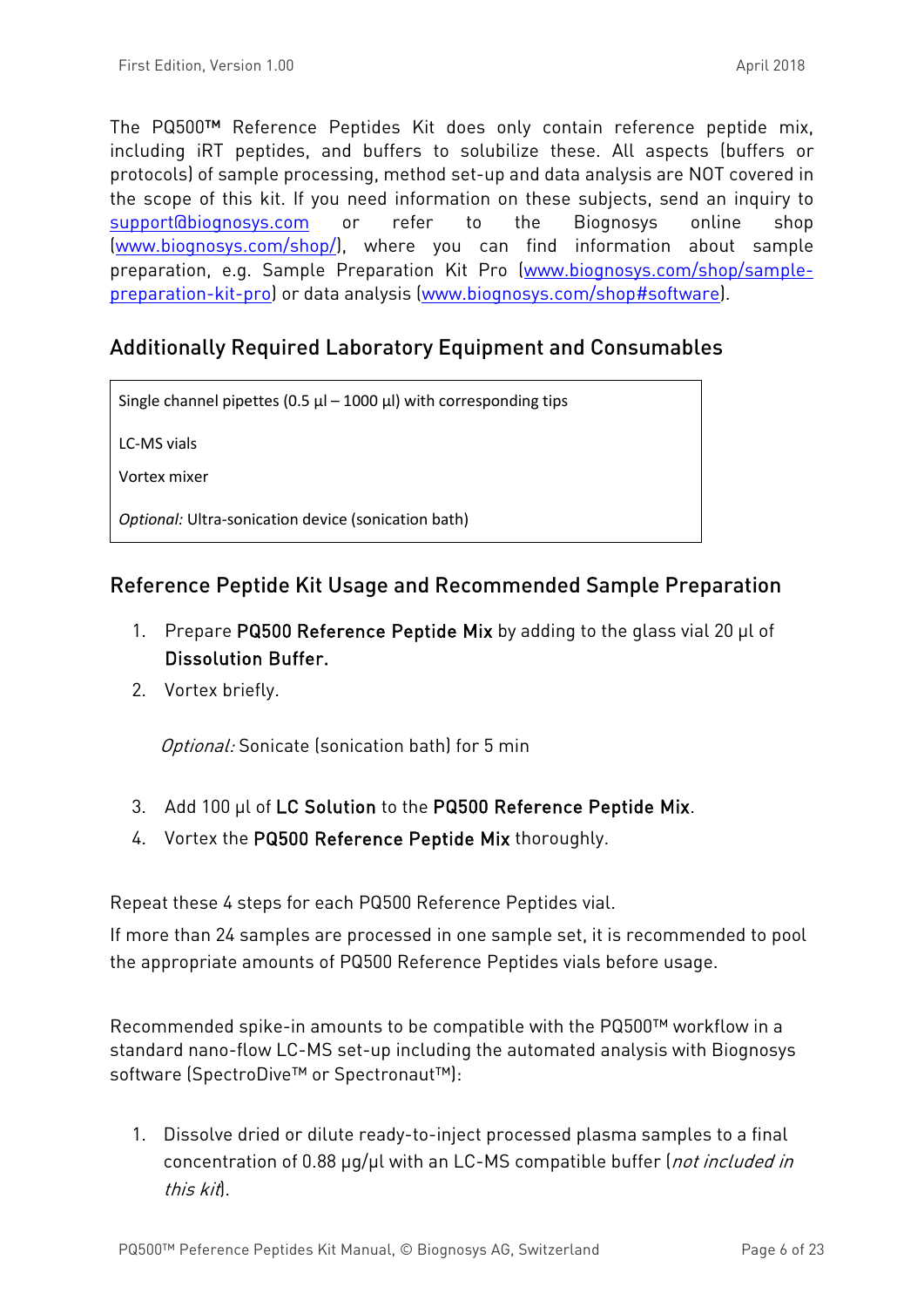- 2. Vortex or, if possible, sonicate the samples.
- 3. Centrifuge the dissolved samples at 4°C and maximum speed for 20 min.
- 4. Transfer 12 µl of sample supernatants to LC-MS vials; store remaining samples at -20°C for future analysis.
- 5. Add 4 µl/sample of Reference Peptide Mix to each LC-MS vial.
- 6. Inject 3 µl/sample for all LC-MS measurements (corresponds to about 2 µg of sample peptides per injection)

If you require recommended spike-in levels for your specific LC-MS set-up or any additional information to set-up your method of choice with PQ500™ Reference Peptides (e.g. peptide amounts, mass list, transition list), please send an inquiry to [support@biognosys.com.](mailto:support@biognosys.com)

#### <span id="page-6-0"></span>Troubleshooting Guide

| Issue                                        | <b>Possible Cause</b>                                                                                      | <b>Recommended Solution</b>                                                                                                                                                                                                    |
|----------------------------------------------|------------------------------------------------------------------------------------------------------------|--------------------------------------------------------------------------------------------------------------------------------------------------------------------------------------------------------------------------------|
| The first iRT peptide<br>behaves irregularly | LC gradient starts with $> 1\%$<br><b>AcN</b>                                                              | Because of the high peptide<br>hydrophilicity slight irregularities of<br>the first IRT peptide behaviour still<br>can be observed. This usually does<br>not influence the quality of<br>calibration.                          |
| <b>iRT</b> calibration is not linear         | Non-linear gradient was used                                                                               | Use linear gradient and LC settings                                                                                                                                                                                            |
|                                              | A minor issue in<br>chromatographic system if<br>there are only 1 or 2 outliers<br>from linearity          | Check manually if respective iRT<br>peaks are correctly integrated and<br>if the peak shapes are satisfactory.<br>If not, exclude outliers from<br>calibration by clicking on "Edit" in<br>'2) Choose LC calibration' section. |
|                                              | A major defect in<br>chromatographic system if<br>iRT calibration is not linear<br>through the whole range | Please contact the technical<br>support of the LC manufacturer.                                                                                                                                                                |

This troubleshooting guide may be helpful in solving issues that may arise.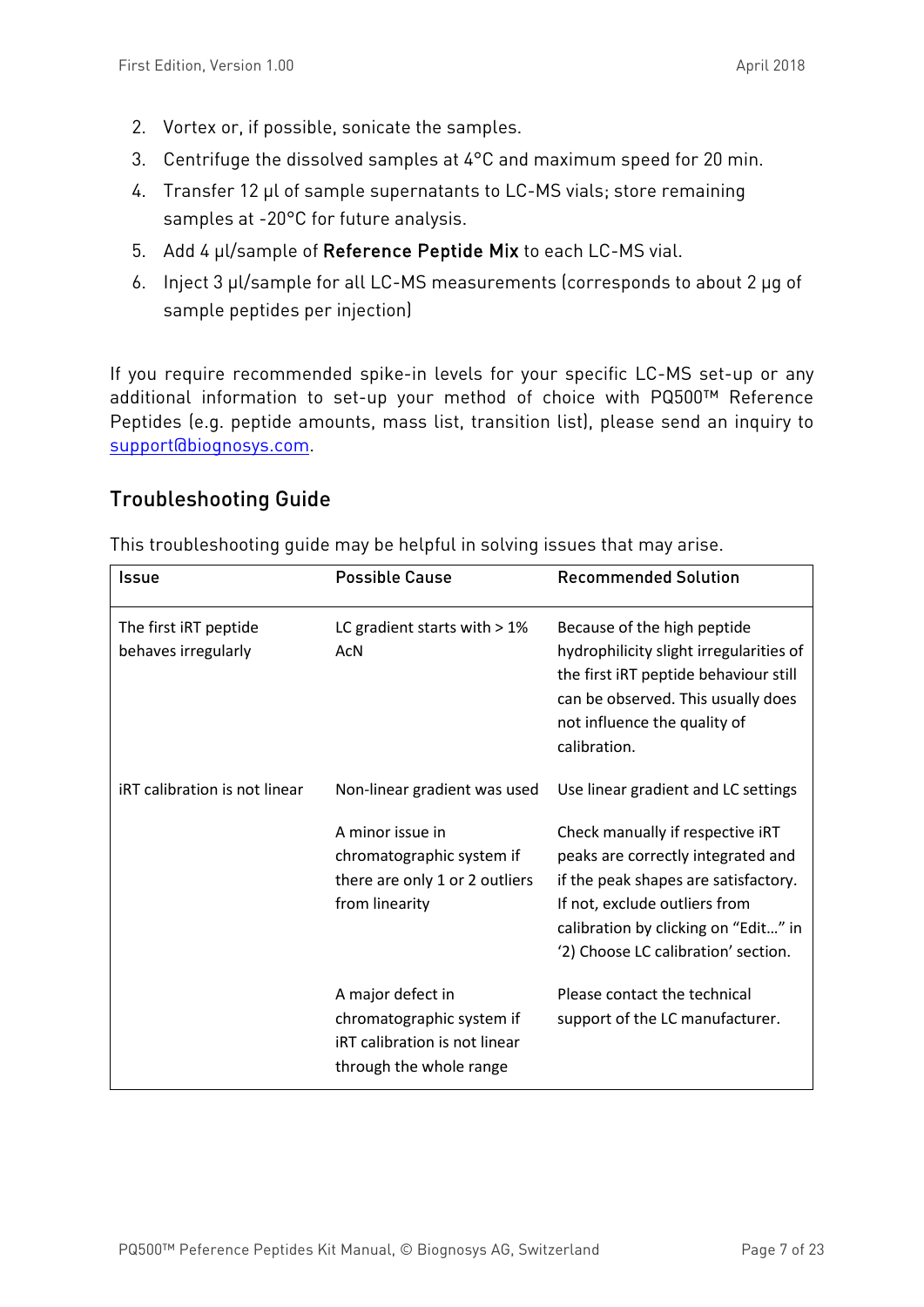| Issue                                        | <b>Possible Cause</b>              | <b>Recommended Solution</b>                                                                                                                                                                                                   |
|----------------------------------------------|------------------------------------|-------------------------------------------------------------------------------------------------------------------------------------------------------------------------------------------------------------------------------|
| No signal on LC-MS when<br>analyzing samples | Problem with sample<br>preparation | Prepare and analyse a control<br>sample with Reference Peptide Mix<br>diluted in LC Buffer (keep the<br>dilution rate this protocol). If you<br>see a signal on LC-MS your initial<br>samples were not prepared<br>correctly. |
|                                              | Problem with the LC-MS<br>system   | If you don't see any signal on your<br>LC-MS after analysing the control<br>sample from above please contact<br>the technical support of your LC-<br>MS vendor.                                                               |

### <span id="page-7-0"></span>List of Proteins Covered by PQ500 Reference Peptides

| <b>Entry Name</b>  | <b>Uniprot ID</b> | <b>Description</b>                                     |
|--------------------|-------------------|--------------------------------------------------------|
| 1433E HUMAN        | P62258            | 14-3-3 protein epsilon                                 |
| 1433G_HUMAN        | P61981            | 14-3-3 protein gamma                                   |
| 1433Z HUMAN        | P63104            | 14-3-3 protein zeta/delta                              |
| 4F2 HUMAN          | P08195            | 4F2 cell-surface antigen heavy chain (CD antigen CD98) |
| A1AG1 HUMAN        | P02763            | Alpha-1-acid glycoprotein 1 (AGP 1)                    |
| A1AG2 HUMAN        | P19652            | Alpha-1-acid glycoprotein 2 (AGP 2)                    |
| A1AT HUMAN         | P01009            | Alpha-1-antitrypsin (Serpin A1)                        |
| A1BG HUMAN         | P04217            | Alpha-1B-glycoprotein                                  |
| A2AP_HUMAN         | P08697            | Alpha-2-antiplasmin (Serpin F2)                        |
| A2GL HUMAN         | P02750            | Leucine-rich alpha-2-glycoprotein (LRG)                |
| A2MG HUMAN         | P01023            | Alpha-2-macroglobulin                                  |
| A4 HUMAN           | P05067            | Amyloid-beta A4 protein (ABPP; APP)                    |
| AACT HUMAN         | P01011            | Alpha-1-antichymotrypsin (Serpin A3)                   |
| AATC HUMAN         | P17174            | Aspartate aminotransferase (Transaminase A)            |
| ABCF1 HUMAN        | Q8NE71            | ATP-binding cassette sub-family F member 1             |
| <b>ACTN1 HUMAN</b> | P12814            | Alpha-actinin-1                                        |
| ADH4 HUMAN         | P08319            | Alcohol dehydrogenase 4                                |
| ADIPO HUMAN        | Q15848            | Adiponectin                                            |
| AEBP1 HUMAN        | Q8IUX7            | Adipocyte enhancer-binding protein 1                   |
| AFAM HUMAN         | P43652            | Afamin                                                 |
| AGRG6 HUMAN        | Q86SQ4            | Adhesion G-protein coupled receptor G6 (GPR126)        |
| ALBU HUMAN         | P02768            | Serum albumin                                          |
| ALDOA HUMAN        | P04075            | Fructose-bisphosphate aldolase A                       |
| ALDOB_HUMAN        | P05062            | Fructose-bisphosphate aldolase B                       |
| ALDOC HUMAN        | P09972            | Fructose-bisphosphate aldolase C                       |
| ALDR HUMAN         | P15121            | Aldose reductase (AR)                                  |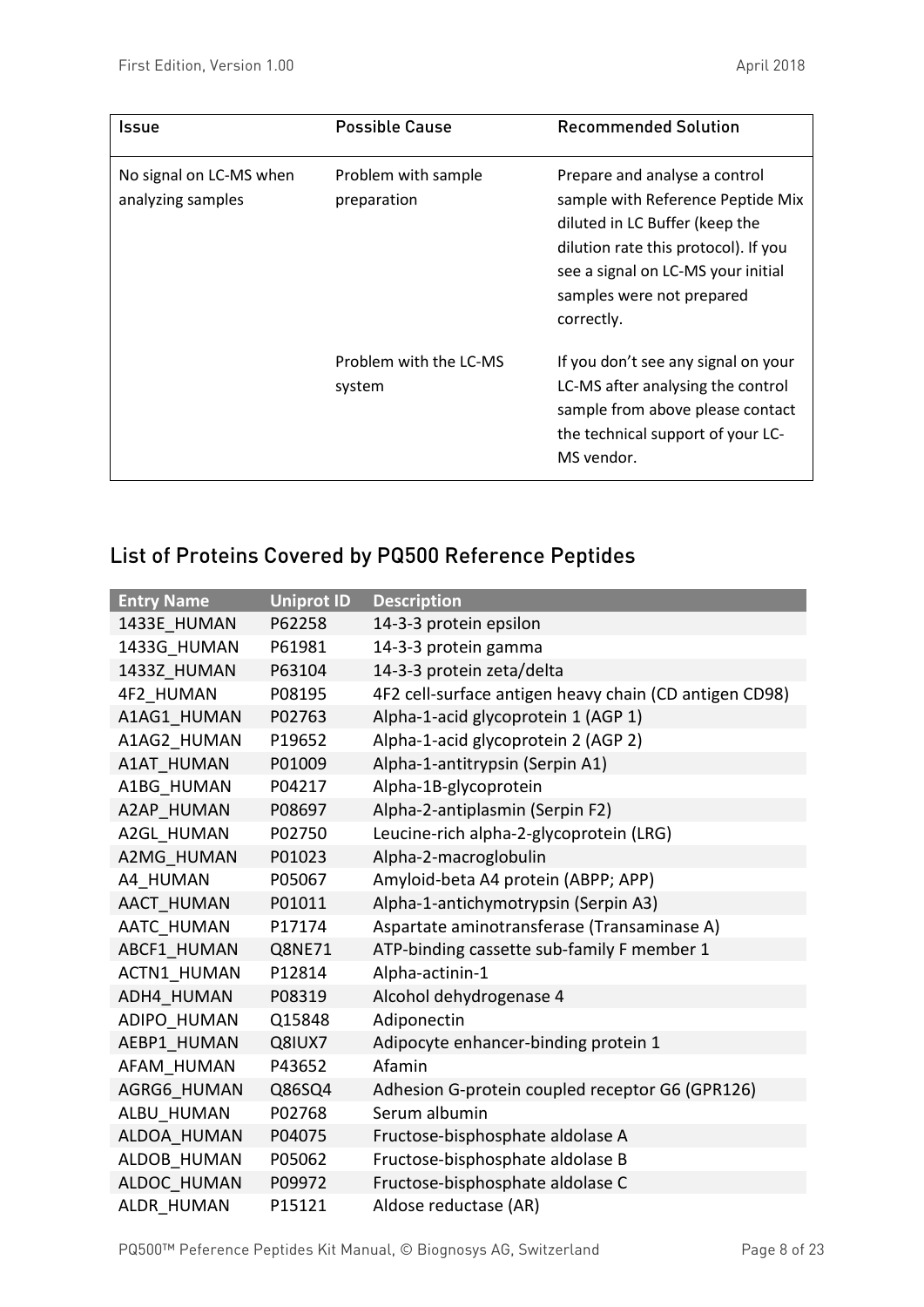| ALS HUMAN          | P35858 | Insulin-like growth factor-binding protein complex acid<br>labile subunit (ALS)  |
|--------------------|--------|----------------------------------------------------------------------------------|
| AMBP HUMAN         | P02760 | Protein AMBP                                                                     |
| AMPN HUMAN         | P15144 | Aminopeptidase N (CD antigen CD13)                                               |
| ANAG HUMAN         | P54802 | Alpha-N-acetylglucosaminidase (NAG)                                              |
| ANGI HUMAN         | P03950 | Angiogenin                                                                       |
| ANGL3_HUMAN        | Q9Y5C1 | Angiopoietin-related protein 3 (Angiopoietin-5)                                  |
| ANGT HUMAN         | P01019 | Angiotensinogen (Serpin A8)                                                      |
| ANT3 HUMAN         | P01008 | Antithrombin-III (ATIII) (Serpin C1)                                             |
| ANTR2 HUMAN        | P58335 | Anthrax toxin receptor 2 (CMG-2)                                                 |
| ANXA1 HUMAN        | P04083 | Annexin A1                                                                       |
| ANXA3 HUMAN        | P12429 | Annexin A3                                                                       |
| AOC3 HUMAN         | Q16853 | Membrane primary amine oxidase (VAP-1)                                           |
| APMAP HUMAN        | Q9HDC9 | Adipocyte plasma membrane-associated protein                                     |
| APOA HUMAN         | P08519 | Apolipoprotein(a) (Lp(a))                                                        |
| APOA1 HUMAN        | P02647 | Apolipoprotein A-I (Apo-AI)                                                      |
| APOA2 HUMAN        | P02652 | Apolipoprotein A-II (Apo-AII)                                                    |
| APOA4 HUMAN        | P06727 | Apolipoprotein A-IV (Apo-AIV)                                                    |
| APOA5 HUMAN        | Q6Q788 | Apolipoprotein A-V (Apo-AV)                                                      |
| APOB HUMAN         | P04114 | Apolipoprotein B-100 (Apo B-100)                                                 |
| APOC1 HUMAN        | P02654 | Apolipoprotein C-I (Apo-CI)                                                      |
| APOC2 HUMAN        | P02655 | Apolipoprotein C-II (Apo-CII)                                                    |
| APOC3 HUMAN        | P02656 | Apolipoprotein C-III (Apo-CIII)                                                  |
| APOC4 HUMAN        | P55056 | Apolipoprotein C-IV (Apo-CIV)                                                    |
| APOD HUMAN         | P05090 | Apolipoprotein D (Apo-D)                                                         |
| APOE HUMAN         | P02649 | Apolipoprotein E (Apo-E)                                                         |
| APOF HUMAN         | Q13790 | Apolipoprotein F (Apo-F; LTIP)                                                   |
| APOH HUMAN         | P02749 | Beta-2-glycoprotein 1                                                            |
| APOL1 HUMAN        | 014791 | Apolipoprotein L1 (Apo-L)                                                        |
| APOM_HUMAN         | 095445 | Apolipoprotein M (Apo-M)                                                         |
| ASSY HUMAN         | P00966 | Argininosuccinate synthase                                                       |
| ATL4 HUMAN         | Q6UY14 | ADAMTS-like protein 4 (ADAMTSL-4)                                                |
| <b>ATRN HUMAN</b>  | 075882 | Attractin (DPPT-L)                                                               |
| ATS13_HUMAN        | Q76LX8 | A disintegrin and metalloproteinase with<br>thrombospondin motifs 13 (ADAM-TS13) |
| ATS4_HUMAN         | 075173 | A disintegrin and metalloproteinase with<br>thrombospondin motifs 4 (ADAM-TS4)   |
| <b>B2MG HUMAN</b>  | P61769 | Beta-2-microglobulin                                                             |
| <b>B3AT HUMAN</b>  | P02730 | Band 3 anion transport protein (CD antigen CD233)                                |
| <b>B3GN2 HUMAN</b> | Q9NY97 | N-acetyllactosaminide beta-1,3-N-<br>acetylglucosaminyltransferase 2             |
| B4GA1 HUMAN        | 043505 | Beta-1,4-glucuronyltransferase 1                                                 |
| <b>BASP1 HUMAN</b> | P80723 | Brain acid soluble protein 1 (NAP-22)                                            |
| <b>BDNF HUMAN</b>  | P23560 | Brain-derived neurotrophic factor (BDNF)                                         |
| <b>BGH3 HUMAN</b>  | Q15582 | Transforming growth factor-beta-induced protein ig-h3                            |
| <b>BLVRB HUMAN</b> | P30043 | Flavin reductase (NADPH)                                                         |
| <b>BPIB2 HUMAN</b> | Q8N4F0 | BPI fold-containing family B member 2                                            |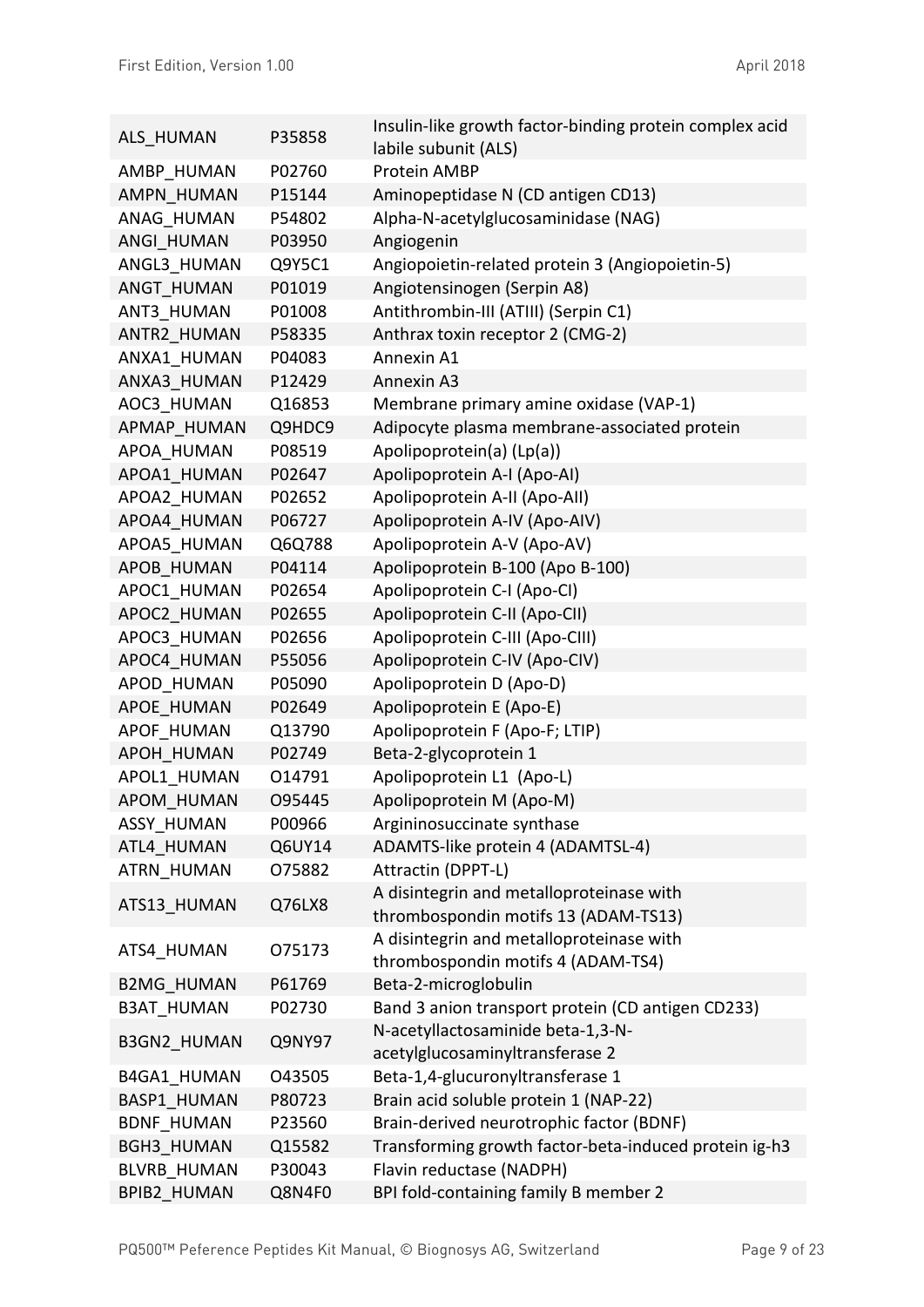| <b>BST1 HUMAN</b>  | Q10588 | ADP-ribosyl cyclase/cyclic ADP-ribose hydrolase 2<br>(CD antigen CD157) |
|--------------------|--------|-------------------------------------------------------------------------|
| <b>BTD HUMAN</b>   | P43251 | Biotinidase (Biotinase)                                                 |
|                    |        | Scavenger receptor cysteine-rich type 1 protein M130                    |
| C163A HUMAN        | Q86VB7 | (CD antigen CD163)                                                      |
| C1QA HUMAN         | P02745 | Complement C1q subcomponent subunit A                                   |
| C1QB HUMAN         | P02746 | Complement C1q subcomponent subunit B                                   |
| C1QC HUMAN         | P02747 | Complement C1q subcomponent subunit C                                   |
| C1QR1 HUMAN        | Q9NPY3 | Complement component C1q receptor<br>(CD antigen CD93)                  |
| C1QT3 HUMAN        | Q9BXJ4 | Complement C1q tumor necrosis factor-related<br>protein 3 (CORS26)      |
| C1QT4 HUMAN        | Q9BXJ3 | Complement C1q tumor necrosis factor-related<br>protein 4               |
| C1R HUMAN          | P00736 | Complement C1r subcomponent                                             |
| C1RL HUMAN         | Q9NZP8 | Complement C1r subcomponent-like protein (C1r-LP)                       |
| C1S HUMAN          | P09871 | Complement C1s subcomponent                                             |
| C4BPA HUMAN        | P04003 | C4b-binding protein alpha chain (C4bp)                                  |
| C4BPB HUMAN        | P20851 | C4b-binding protein beta chain                                          |
| CA2D1 HUMAN        | P54289 | Voltage-dependent calcium channel subunit alpha-<br>$2$ /delta-1        |
| CAD13 HUMAN        | P55290 | Cadherin-13                                                             |
| CADH1 HUMAN        | P12830 | Cadherin-1 (E-cadherin; CD antigen CD324)                               |
| CADH2 HUMAN        | P19022 | Cadherin-2 (N-cadherin; CD antigen CD325)                               |
| CADH5 HUMAN        | P33151 | Cadherin-5 (VE-cadherin; CD antigen CD144)                              |
| CAH1 HUMAN         | P00915 | Carbonic anhydrase 1 (CA-I)                                             |
| CAH2 HUMAN         | P00918 | Carbonic anhydrase 2 (CA-II)                                            |
| CAH3 HUMAN         | P07451 | Carbonic anhydrase 3 (CA-III)                                           |
| <b>CALR HUMAN</b>  | P27797 | Calreticulin                                                            |
| CALX HUMAN         | P27824 | Calnexin                                                                |
| CAMP HUMAN         | P49913 | Cathelicidin antimicrobial peptide                                      |
| CAN1 HUMAN         | P07384 | Calpain-1 catalytic subunit                                             |
| CAP1 HUMAN         | Q01518 | Adenylyl cyclase-associated protein 1 (CAP 1)                           |
| CARD9 HUMAN        | Q9H257 | Caspase recruitment domain-containing protein 9<br>(hCARD9)             |
| <b>CASPE HUMAN</b> | P31944 | Caspase-14 (CASP-14)                                                    |
| <b>CATA HUMAN</b>  | P04040 | Catalase                                                                |
| <b>CATB HUMAN</b>  | P07858 | Cathepsin B (APP secretase)                                             |
| <b>CATD HUMAN</b>  | P07339 | Cathepsin D                                                             |
| <b>CATS HUMAN</b>  | P25774 | Cathepsin S                                                             |
| <b>CATZ HUMAN</b>  | Q9UBR2 | Cathepsin Z (Cathepsin X)                                               |
| CBG HUMAN          | P08185 | Corticosteroid-binding globulin (Serpin A6)                             |
| CBPB2 HUMAN        | Q96IY4 | Carboxypeptidase B2 (pCPB)                                              |
| CBPE HUMAN         | P16870 | Carboxypeptidase E (CPE)                                                |
| <b>CBPN HUMAN</b>  | P15169 | Carboxypeptidase N catalytic chain (CPN)                                |
| CBPQ HUMAN         | Q9Y646 | Carboxypeptidase Q                                                      |
| CCL14 HUMAN        | Q16627 | C-C motif chemokine 14                                                  |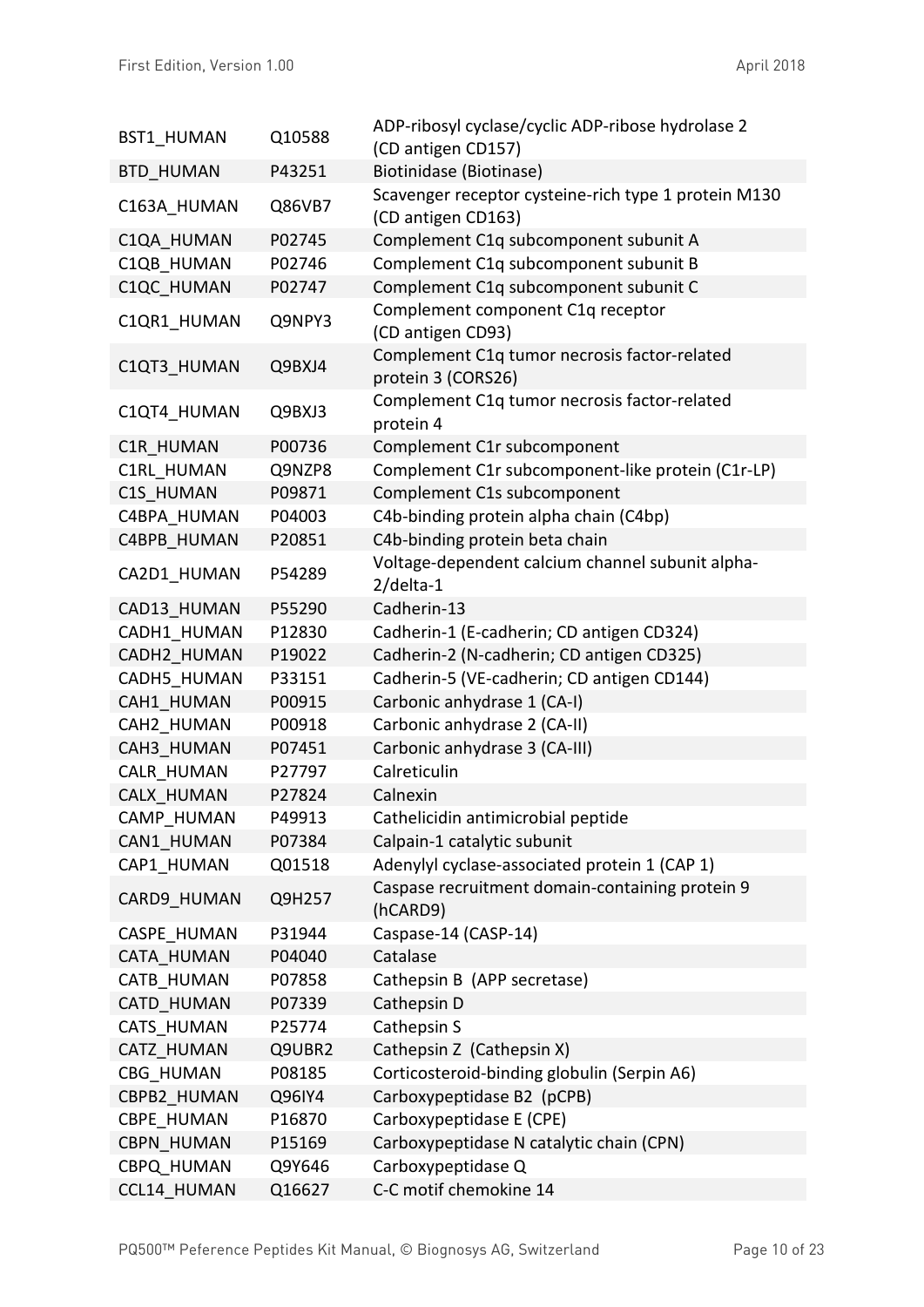| CD109 HUMAN        | Q6YHK3 | CD109 antigen (CD antigen CD109)                       |
|--------------------|--------|--------------------------------------------------------|
| CD14 HUMAN         | P08571 | Monocyte differentiation antigen CD14                  |
|                    |        | (CD antigen CD14)                                      |
| CD166 HUMAN        | Q13740 | CD166 antigen (Activated leukocyte cell adhesion       |
|                    |        | molecule; CD antigen CD166)                            |
| CD248 HUMAN        | Q9HCU0 | Endosialin (Tumor endothelial marker 1;                |
|                    |        | CD antigen CD248)                                      |
| CD44 HUMAN         | P16070 | CD44 antigen (Hyaluronate receptor; CD antigen CD44)   |
| CD59 HUMAN         | P13987 | CD59 glycoprotein (Protectin; CD antigen CD59)         |
| CD5L HUMAN         | 043866 | CD5 antigen-like                                       |
| CD9 HUMAN          | P21926 | CD9 antigen (Tetraspanin-29; CD antigen CD9)           |
| CD99 HUMAN         | P14209 | CD99 (T-cell surface glycoprotein E2; CD antigen CD99) |
| CDHR5 HUMAN        | Q9HBB8 | Cadherin-related family member 5                       |
| CEAM5 HUMAN        | P06731 | Carcinoembryonic antigen-related cell adhesion         |
|                    |        | molecule 5 (CEA; CD antigen CD66e)                     |
| <b>CEMIP HUMAN</b> | Q8WUJ3 | Cell migration-inducing and hyaluronan-binding protein |
| <b>CERU HUMAN</b>  | P00450 | Ceruloplasmin (Ferroxidase)                            |
| <b>CETP HUMAN</b>  | P11597 | Cholesteryl ester transfer protein (Lipid transfer     |
|                    |        | protein I)                                             |
| CFAB HUMAN         | P00751 | Complement factor B (C3/C5 convertase)                 |
| CFAD HUMAN         | P00746 | Complement factor D (Adipsin)                          |
| CFAH HUMAN         | P08603 | Complement factor H                                    |
| CFAI HUMAN         | P05156 | Complement factor I (C3B/C4B inactivator)              |
| <b>CGL HUMAN</b>   | P32929 | Cystathionine gamma-lyase                              |
| CH3L1 HUMAN        | P36222 | Chitinase-3-like protein 1                             |
| CHIT1_HUMAN        | Q13231 | Chitotriosidase-1 (Chitinase-1)                        |
| CHLE HUMAN         | P06276 | Cholinesterase                                         |
| CLIC1 HUMAN        | O00299 | Chloride intracellular channel protein 1               |
| <b>CLUS HUMAN</b>  | P10909 | Clusterin (Apolipoprotein J; Apo-J)                    |
| CMGA HUMAN         | P10645 | Chromogranin-A (CgA; SP-I)                             |
| CNDP1 HUMAN        | Q96KN2 | Beta-Ala-His dipeptidase (Serum carnosinase)           |
| <b>CNTF HUMAN</b>  | P26441 | Ciliary neurotrophic factor (CNTF)                     |
| CNTN1 HUMAN        | Q12860 | Contactin-1 (Glycoprotein gp135) (Neural cell surface  |
|                    |        | protein F3)                                            |
| CO2 HUMAN          | P06681 | Complement C2 (C3/C5 convertase)                       |
| CO3 HUMAN          | P01024 | Complement C3                                          |
| CO4A HUMAN         | POCOL4 | Complement C4-A                                        |
| CO4B HUMAN         | POCOL5 | Complement C4-B                                        |
| CO5 HUMAN          | P01031 | Complement C5                                          |
| CO6 HUMAN          | P13671 | Complement component C6                                |
| CO6A2 HUMAN        | P12110 | Collagen alpha-2(VI) chain                             |
| CO6A3 HUMAN        | P12111 | Collagen alpha-3(VI) chain                             |
| CO7 HUMAN          | P10643 | Complement component C7                                |
| CO8A HUMAN         | P07357 | Complement component C8 alpha chain                    |
| CO8B HUMAN         | P07358 | Complement component C8 beta chain                     |
| CO8G HUMAN         | P07360 | Complement component C8 gamma chain                    |
| CO9 HUMAN          | P02748 | Complement component C9                                |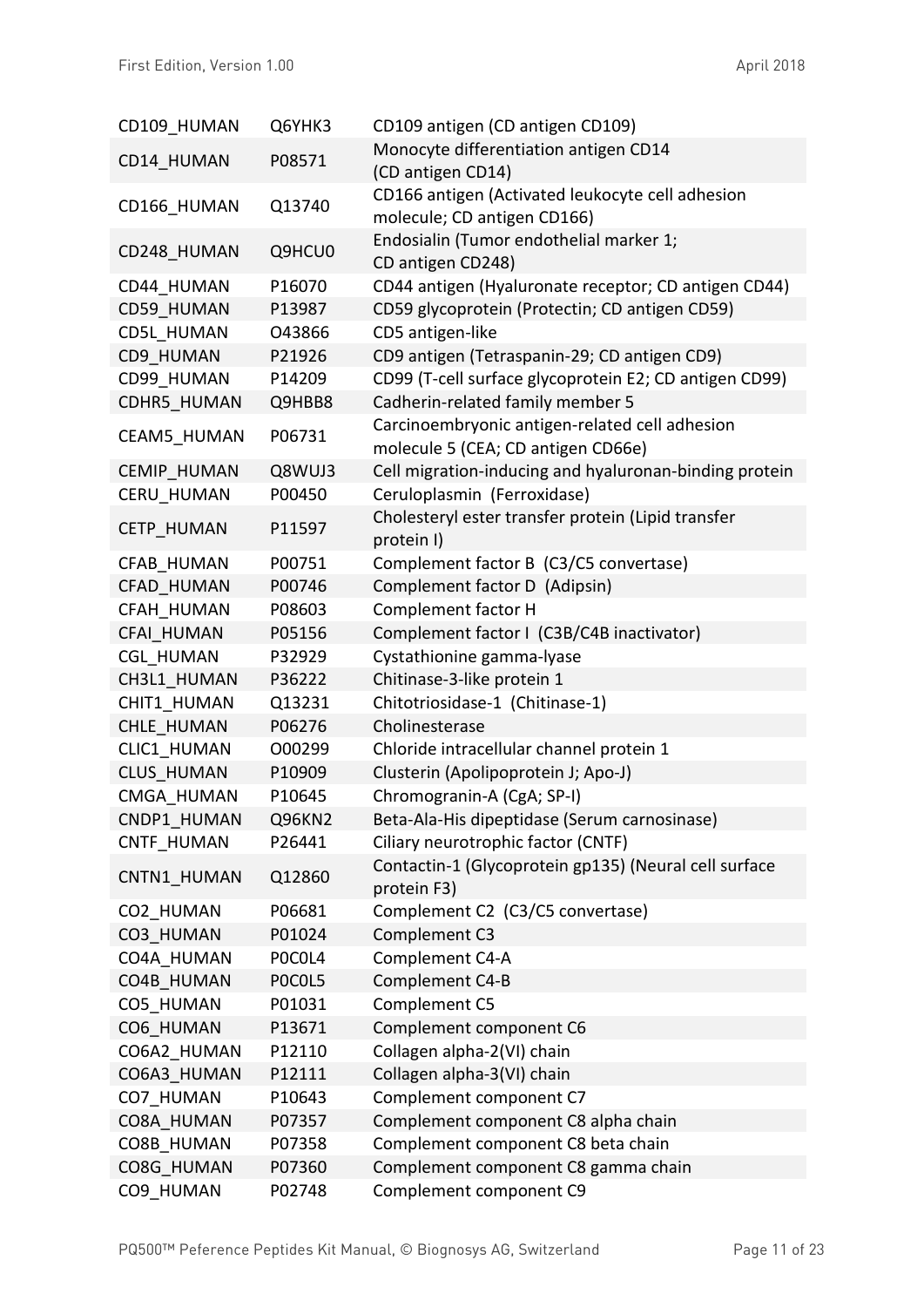| COF1 HUMAN         | P23528 | Cofilin-1                                                                                |
|--------------------|--------|------------------------------------------------------------------------------------------|
| COIA1 HUMAN        | P39060 | Collagen alpha-1(XVIII) chain                                                            |
| COL10 HUMAN        | Q9Y6Z7 | Collectin-10 (CL-L1)                                                                     |
| COL11 HUMAN        | Q9BWP8 | Collectin-11 (CL-K1)                                                                     |
| <b>COMP HUMAN</b>  | P49747 | Cartilage oligomeric matrix protein (Thrombospondin-5)                                   |
| CPN2 HUMAN         | P22792 | Carboxypeptidase N subunit 2                                                             |
| CPNS1 HUMAN        | P04632 | Calpain small subunit 1                                                                  |
| CRAC1 HUMAN        | Q9NQ79 | Cartilage acidic protein 1                                                               |
| CRF HUMAN          | P06850 | Corticoliberin                                                                           |
| CRHBP HUMAN        | P24387 | Corticotropin-releasing factor-binding protein                                           |
| CRIS3 HUMAN        | P54108 | Cysteine-rich secretory protein 3                                                        |
| CRP HUMAN          | P02741 | C-reactive protein (CRP)                                                                 |
| CSF1 HUMAN         | P09603 | Macrophage colony-stimulating factor 1 (CSF-1; M-CSF)                                    |
| CSF1R HUMAN        | P07333 | Macrophage colony-stimulating factor 1 receptor (CSF-1<br>receptor; CD antigen CD115)    |
| CSTN1 HUMAN        | O94985 | Calsyntenin-1                                                                            |
| <b>CXCL7 HUMAN</b> | P02775 | Platelet basic protein (PBP; C-X-C motif chemokine 7)                                    |
| <b>CYTB HUMAN</b>  | P04080 | Cystatin-B (CPI-B; Stefin-B)                                                             |
| <b>CYTC HUMAN</b>  | P01034 | Cystatin-C (Cystatin-3)                                                                  |
| DAF HUMAN          | P08174 | Complement decay-accelerating factor (CD antigen<br>CD55)                                |
| DAG1 HUMAN         | Q14118 | Dystroglycan (Dystrophin-associated glycoprotein 1)                                      |
| DCD HUMAN          | P81605 | Dermcidin                                                                                |
| DIAC HUMAN         | Q01459 | Di-N-acetylchitobiase                                                                    |
| DLK1 HUMAN         | P80370 | Protein delta homolog 1 (DLK-1)                                                          |
| DOPO HUMAN         | P09172 | Dopamine beta-hydroxylase                                                                |
| DPEP2 HUMAN        | Q9H4A9 | Dipeptidase 2                                                                            |
| DPP4 HUMAN         | P27487 | Dipeptidyl peptidase 4 (DPP IV; CD antigen CD26)                                         |
| DSG2 HUMAN         | Q14126 | Desmoglein-2                                                                             |
| ECM1 HUMAN         | Q16610 | Extracellular matrix protein 1                                                           |
| <b>EGF HUMAN</b>   | P01133 | Pro-epidermal growth factor (EGF)                                                        |
| <b>EGFR HUMAN</b>  | P00533 | Epidermal growth factor receptor (Proto-oncogene c-<br>$ErbB-1)$                         |
| <b>EGLN HUMAN</b>  | P17813 | Endoglin (CD antigen CD105)                                                              |
| ENOA HUMAN         | P06733 | Alpha-enolase (Plasminogen-binding protein)                                              |
| <b>ENOG HUMAN</b>  | P09104 | Gamma-enolase                                                                            |
| <b>ENPL HUMAN</b>  | P14625 | Endoplasmin (Tumor rejection antigen 1)                                                  |
| <b>ENPP2 HUMAN</b> | Q13822 | Ectonucleotide pyrophosphatase/phosphodiesterase<br>family member 2 (E-NPP 2; Autotaxin) |
| <b>EPCR HUMAN</b>  | Q9UNN8 | Endothelial protein C receptor (CD antigen CD201)                                        |
| EPHA1 HUMAN        | P21709 | Ephrin type-A receptor 1 (hEpha1)                                                        |
| ERAP1 HUMAN        | Q9NZ08 | Endoplasmic reticulum aminopeptidase 1 (ARTS-1)                                          |
| ERBB2 HUMAN        | P04626 | Receptor tyrosine-protein kinase erbB-2 (Proto-<br>oncogene c-ErbB-2; CD antigen CD340)  |
| ERN1_HUMAN         | 075460 | Serine/threonine-protein kinase/endoribonuclease IRE1<br>(IRE1a)                         |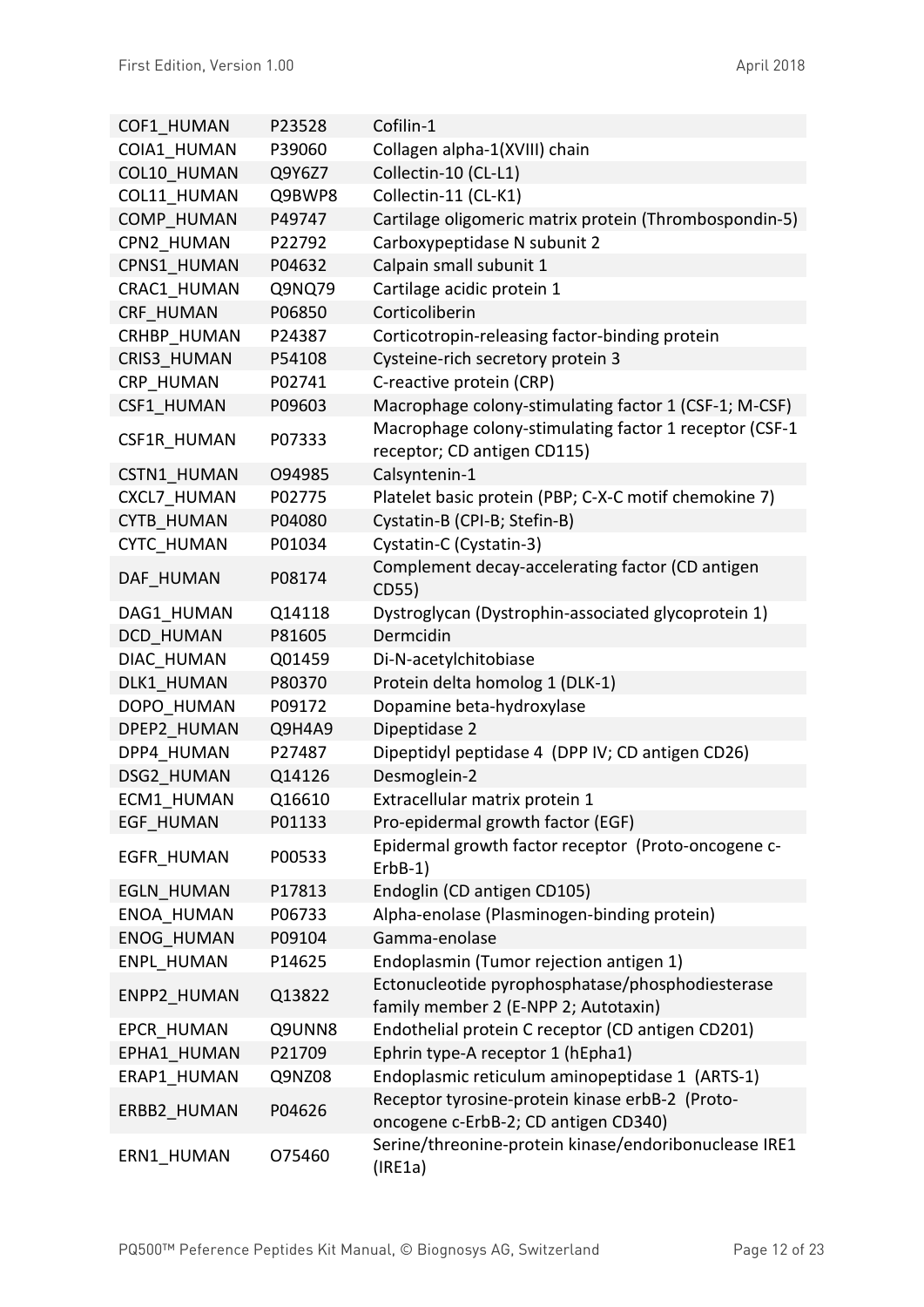| F13A HUMAN         | P00488 | Coagulation factor XIII A chain (Transglutaminase A<br>chain)                    |
|--------------------|--------|----------------------------------------------------------------------------------|
| F13B HUMAN         | P05160 | Coagulation factor XIII B chain (Transglutaminase B<br>chain)                    |
| FA10 HUMAN         | P00742 | Coagulation factor X                                                             |
| FA11 HUMAN         | P03951 | <b>Coagulation factor XI</b>                                                     |
| FA12 HUMAN         | P00748 | <b>Coagulation factor XII</b>                                                    |
| <b>FA5 HUMAN</b>   | P12259 | Coagulation factor V                                                             |
| FA7 HUMAN          | P08709 | Coagulation factor VII (Serum prothrombin conversion<br>accelerator)             |
| FA9 HUMAN          | P00740 | <b>Coagulation factor IX</b>                                                     |
| <b>FAAA HUMAN</b>  | P16930 | Fumarylacetoacetase (FAA)                                                        |
| <b>FAM3C HUMAN</b> | Q92520 | Protein FAM3C (Interleukin-like EMT inducer)                                     |
| FBLN1 HUMAN        | P23142 | Fibulin-1 (FIBL-1)                                                               |
| FBLN3_HUMAN        | Q12805 | EGF-containing fibulin-like extracellular matrix protein 1<br>$(FIBL-3)$         |
| FBLN5 HUMAN        | Q9UBX5 | Fibulin-5 (FIBL-5)                                                               |
| FBLN7 HUMAN        | Q53RD9 | Fibulin-7 (FIBL-7)                                                               |
| FBN1 HUMAN         | P35555 | Fibrillin-1                                                                      |
| FCG2A HUMAN        | P12318 | Low affinity immunoglobulin gamma Fc region receptor<br>II-a (CD antigen CD32)   |
| FCG3A HUMAN        | P08637 | Low affinity immunoglobulin gamma Fc region receptor<br>III-A (CD antigen CD16a) |
| FCG3B HUMAN        | 075015 | Low affinity immunoglobulin gamma Fc region receptor<br>III-B (CD antigen CD16b) |
| FCGBP HUMAN        | Q9Y6R7 | IgGFc-binding protein                                                            |
| FCN2 HUMAN         | Q15485 | Ficolin-2                                                                        |
| FCN3 HUMAN         | 075636 | Ficolin-3                                                                        |
| FETUA HUMAN        | P02765 | Alpha-2-HS-glycoprotein (Fetuin-A)                                               |
| FETUB HUMAN        | Q9UGM5 | Fetuin-B                                                                         |
| FGFP2_HUMAN        | Q9BYJ0 | Fibroblast growth factor-binding protein 2                                       |
| FGL1 HUMAN         | Q08830 | Fibrinogen-like protein 1                                                        |
| FHAD1 HUMAN        | B1AJZ9 | Forkhead-associated domain-containing protein 1                                  |
| FHR1 HUMAN         | Q03591 | Complement factor H-related protein 1 (FHR-1)                                    |
| FHR2 HUMAN         | P36980 | Complement factor H-related protein 2 (FHR-2)                                    |
| FHR3 HUMAN         | Q02985 | Complement factor H-related protein 3 (FHR-3)                                    |
| FHR4 HUMAN         | Q92496 | Complement factor H-related protein 4 (FHR-4)                                    |
| FHR5 HUMAN         | Q9BXR6 | Complement factor H-related protein 5 (FHR-5)                                    |
| FIBA HUMAN         | P02671 | Fibrinogen alpha chain                                                           |
| FIBB HUMAN         | P02675 | Fibrinogen beta chain                                                            |
| <b>FIBG HUMAN</b>  | P02679 | Fibrinogen gamma chain                                                           |
| FINC HUMAN         | P02751 | Fibronectin (FN)                                                                 |
| FLNA HUMAN         | P21333 | Filamin-A (FLN-A; Filamin-1) (                                                   |
| FOLR1 HUMAN        | P15328 | Folate receptor alpha (FR-alpha)                                                 |
| FREM3 HUMAN        | P0C091 | FRAS1-related extracellular matrix protein 3                                     |
| FRIL HUMAN         | P02792 | Ferritin light chain (Ferritin L subunit)                                        |
| FUCO2 HUMAN        | Q9BTY2 | Plasma alpha-L-fucosidase                                                        |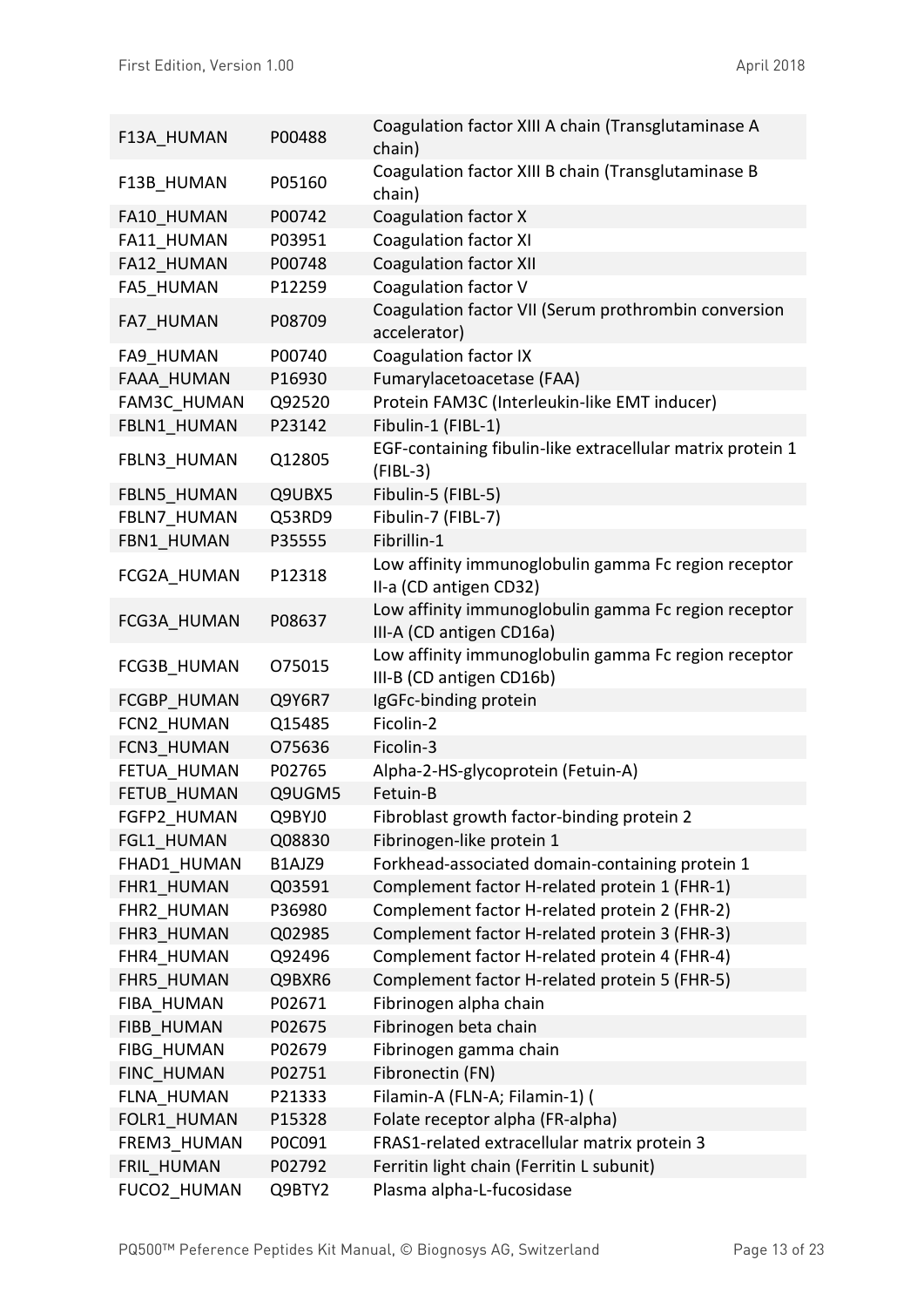| G3P HUMAN          | P04406 | Glyceraldehyde-3-phosphate dehydrogenase (GAPDH)                                 |
|--------------------|--------|----------------------------------------------------------------------------------|
| G6PE HUMAN         | O95479 | GDH/6PGL endoplasmic bifunctional protein                                        |
| <b>G6PI HUMAN</b>  | P06744 | Glucose-6-phosphate isomerase (GPI)                                              |
| <b>GANAB HUMAN</b> | Q14697 | Neutral alpha-glucosidase AB                                                     |
| GAPR1 HUMAN        | Q9H4G4 | Golgi-associated plant pathogenesis-related protein 1<br>$(GAPR-1)$              |
| <b>GAS6 HUMAN</b>  | Q14393 | Growth arrest-specific protein 6 (GAS-6; AXL receptor<br>tyrosine kinase ligand) |
| <b>GDIR2 HUMAN</b> | P52566 | Rho GDP-dissociation inhibitor 2                                                 |
| <b>GELS HUMAN</b>  | P06396 | Gelsolin (Brevin)                                                                |
| <b>GFAP HUMAN</b>  | P14136 | Glial fibrillary acidic protein (GFAP)                                           |
| <b>GGH HUMAN</b>   | Q92820 | Gamma-glutamyl hydrolase                                                         |
| <b>GIP HUMAN</b>   | P09681 | Gastric inhibitory polypeptide (GIP; Incretin hormone)                           |
| <b>GNPTG HUMAN</b> | Q9UJJ9 | N-acetylglucosamine-1-phosphotransferase subunit<br>gamma                        |
| GP1BA HUMAN        | P07359 | Platelet glycoprotein Ib alpha chain (CD antigen CD42b)                          |
| <b>GPV HUMAN</b>   | P40197 | Platelet glycoprotein V (CD antigen CD42d)                                       |
| GPX3 HUMAN         | P22352 | Glutathione peroxidase 3 (GPx-3)                                                 |
| GRP75 HUMAN        | P38646 | Stress-70 protein (75 kDa glucose-regulated protein)                             |
| GRP78 HUMAN        | P11021 | Endoplasmic reticulum chaperone BiP                                              |
| GSG1 HUMAN         | Q2KHT4 | Germ cell-specific gene 1 protein                                                |
| GSTO1 HUMAN        | P78417 | Glutathione S-transferase omega-1                                                |
| HABP2 HUMAN        | Q14520 | Hyaluronan-binding protein 2                                                     |
| HBA HUMAN          | P69905 | Hemoglobin subunit alpha (Alpha-globin)                                          |
| HBB HUMAN          | P68871 | Hemoglobin subunit beta (Beta-globin)                                            |
| HBD HUMAN          | P02042 | Hemoglobin subunit delta (Delta-globin)                                          |
| HBE HUMAN          | P02100 | Hemoglobin subunit epsilon (Epsilon-globin)                                      |
| HBM HUMAN          | Q6B0K9 | Hemoglobin subunit mu (Mu-globin)                                                |
| HCFC1 HUMAN        | P51610 | Host cell factor 1 (HCF-1)                                                       |
| <b>HEG1 HUMAN</b>  | Q9ULI3 | Protein HEG homolog 1                                                            |
| <b>HEM2 HUMAN</b>  | P13716 | Delta-aminolevulinic acid dehydratase                                            |
| <b>HEMO HUMAN</b>  | P02790 | Hemopexin (Beta-1B-glycoprotein)                                                 |
| <b>HEP2 HUMAN</b>  | P05546 | Heparin cofactor 2 (Serpin D1)                                                   |
| <b>HGFA HUMAN</b>  | Q04756 | Hepatocyte growth factor activator (HGFA)                                        |
| <b>HGFL HUMAN</b>  | P26927 | Hepatocyte growth factor-like protein (Macrophage<br>stimulatory protein)        |
| HORN HUMAN         | Q86YZ3 | Hornerin                                                                         |
| HPT HUMAN          | P00738 | Haptoglobin                                                                      |
| HPTR HUMAN         | P00739 | Haptoglobin-related protein                                                      |
| HRG HUMAN          | P04196 | Histidine-rich glycoprotein (Histidine-proline-rich<br>glycoprotein) (HPRG)      |
| HS12A HUMAN        | 043301 | Heat shock 70 kDa protein 12A                                                    |
| HS71L HUMAN        | P34931 | Heat shock 70 kDa protein 1-like                                                 |
| HS74L HUMAN        | 095757 | Heat shock 70 kDa protein 4L                                                     |
| HS90B HUMAN        | P08238 | Heat shock protein HSP 90-beta (HSP 90)                                          |
| HSP71 HUMAN        | P08107 | Heat shock 70 kDa protein 1                                                      |
| HSP74 HUMAN        | P34932 | Heat shock 70 kDa protein 4                                                      |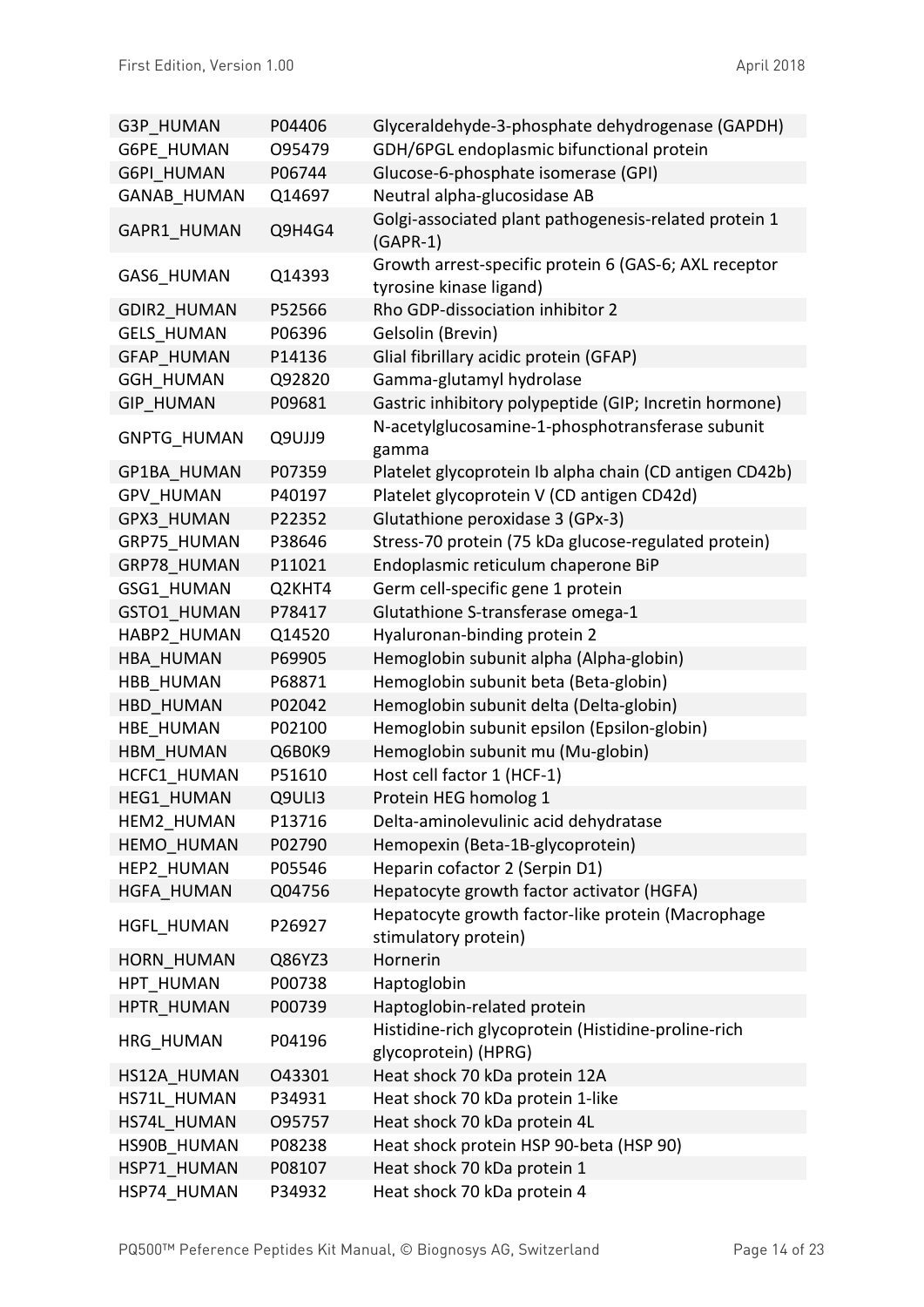| HSP76 HUMAN        | P17066        | Heat shock 70 kDa protein 6                                       |
|--------------------|---------------|-------------------------------------------------------------------|
| HSP7C HUMAN        | P11142        | Heat shock cognate 71 kDa protein (LAP-1)                         |
| HSP7E HUMAN        | Q0VDF9        | Heat shock 70 kDa protein 14 (Heat shock protein<br><b>HSP60)</b> |
| HSPB1 HUMAN        | P04792        | Heat shock protein beta-1 (HspB1)                                 |
| HXK1 HUMAN         | P19367        | Hexokinase-1 (HKI)                                                |
| HYAL1 HUMAN        | Q12794        | Hyaluronidase-1 (Lung carcinoma protein 1)                        |
| HYOU1 HUMAN        | Q9Y4L1        | Hypoxia up-regulated protein 1                                    |
| <b>I18BP HUMAN</b> | O95998        | Interleukin-18-binding protein (IL-18BP)                          |
| <b>IBP2 HUMAN</b>  | P18065        | Insulin-like growth factor-binding protein 2 (IGFBP-2)            |
| <b>IBP3 HUMAN</b>  | P17936        | Insulin-like growth factor-binding protein 3 (IGFBP-3)            |
| IBP4 HUMAN         | P22692        | Insulin-like growth factor-binding protein 4 (IGFBP-4)            |
| <b>IBP5 HUMAN</b>  | P24593        | Insulin-like growth factor-binding protein 5 (IGFBP-5)            |
| <b>IBP6 HUMAN</b>  | P24592        | Insulin-like growth factor-binding protein 6 (IGFBP-6)            |
| IBP7_HUMAN         | Q16270        | Insulin-like growth factor-binding protein 7<br>(IGFBP-7; TAF)    |
| IC1 HUMAN          | P05155        | Plasma protease C1 inhibitor (Serpin G1)                          |
| ICAM1 HUMAN        | P05362        | Intercellular adhesion molecule 1 (ICAM-1;<br>CD antigen CD54)    |
|                    |               | Intercellular adhesion molecule 2 (ICAM-2;                        |
| ICAM2 HUMAN        | P13598        | CD antigen CD102)                                                 |
| <b>ICOSL HUMAN</b> | 075144        | ICOS ligand (CD antigen CD275)                                    |
| <b>IDHC HUMAN</b>  | 075874        | Isocitrate dehydrogenase cytoplasmic (IDH)                        |
| IGA2_HUMAN         | PODOX2        | Immunoglobulin alpha-2 heavy chain                                |
| <b>IGD HUMAN</b>   | PODOX3        | Immunoglobulin delta heavy chain                                  |
| <b>IGE HUMAN</b>   | PODOX4        | Immunoglobulin epsilon heavy chain                                |
| IGF1 HUMAN         | P05019        | Insulin-like growth factor I (IGF-I)                              |
| IGF2 HUMAN         | P01344        | Insulin-like growth factor II (IGF-II)                            |
| IGG1 HUMAN         | PODOX5        | Immunoglobulin gamma-1 heavy chain                                |
| IGHA1 HUMAN        | P01876        | Immunoglobulin heavy constant alpha 1                             |
| IGHA2 HUMAN        | P01877        | Immunoglobulin heavy constant alpha 2                             |
| IGHD_HUMAN         | P01880        | Immunoglobulin heavy constant delta                               |
| IGHG1 HUMAN        | P01857        | Immunoglobulin heavy constant gamma 1                             |
| IGHG2 HUMAN        | P01859        | Immunoglobulin heavy constant gamma 2                             |
| IGHG3 HUMAN        | P01860        | Immunoglobulin heavy constant gamma 3                             |
| IGHG4 HUMAN        | P01861        | Immunoglobulin heavy constant gamma 4                             |
| <b>IGHM HUMAN</b>  | P01871        | Immunoglobulin heavy constant mu                                  |
| <b>IGJ HUMAN</b>   | P01591        | Immunoglobulin J chain                                            |
| <b>IGK HUMAN</b>   | PODOX7        | Immunoglobulin kappa light chain                                  |
| <b>IGKC HUMAN</b>  | P01834        | Immunoglobulin kappa constant                                     |
| <b>IGL1 HUMAN</b>  | PODOX8        | Immunoglobulin lambda-1 light chain                               |
| <b>IGLC3 HUMAN</b> | P0DOY3        | Immunoglobulin lambda constant 3                                  |
| <b>IGLC6 HUMAN</b> | <b>POCF74</b> | Immunoglobulin lambda constant 6                                  |
| <b>IGLC7 HUMAN</b> | A0M8Q6        | Immunoglobulin lambda constant 7                                  |
| <b>IGLL1 HUMAN</b> | P15814        | Immunoglobulin lambda-like polypeptide 1 (CD antigen<br>CD179b)   |
| IGM_HUMAN          | PODOX6        | Immunoglobulin mu heavy chain                                     |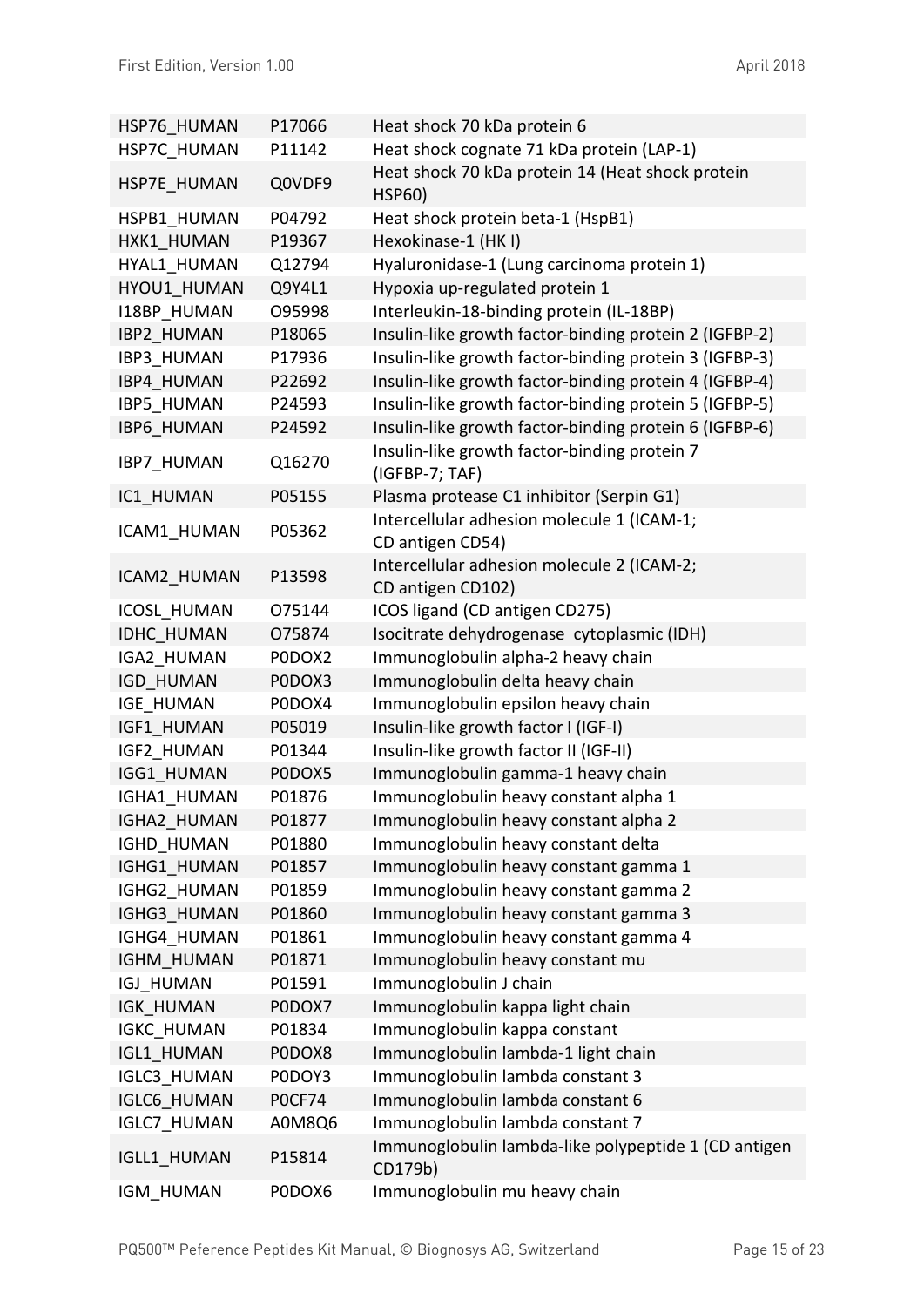| <b>IHH HUMAN</b>   | Q14623 | Indian hedgehog protein (IHH)                                                     |
|--------------------|--------|-----------------------------------------------------------------------------------|
| IL10 HUMAN         | P22301 | Interleukin-10 (IL-10)                                                            |
| IL1AP HUMAN        | Q9NPH3 | Interleukin-1 receptor accessory protein (IL-1RAcP)                               |
| IL6RA_HUMAN        | P08887 | Interleukin-6 receptor subunit alpha (IL-6R-alpha; CD<br>antigen CD126)           |
| IL6RB_HUMAN        | P40189 | Interleukin-6 receptor subunit beta (IL-6R-beta; CD<br>antigen CD130)             |
| ILK HUMAN          | Q13418 | Integrin-linked protein kinase (ILK-1; ILK-2)                                     |
| <b>INHBC HUMAN</b> | P55103 | Inhibin beta C chain                                                              |
| <b>IPSP HUMAN</b>  | P05154 | Plasma serine protease inhibitor (PAI-3; Serpin A5)                               |
| <b>ISLR_HUMAN</b>  | 014498 | Immunoglobulin superfamily containing leucine-rich<br>repeat protein              |
| <b>ITA2B HUMAN</b> | P08514 | Integrin alpha-IIb (CD antigen CD41)                                              |
| <b>ITB1 HUMAN</b>  | P05556 | Integrin beta-1 (CD antigen CD29)                                                 |
| <b>ITB3 HUMAN</b>  | P05106 | Integrin beta-3 (CD antigen CD61)                                                 |
| ITIH1 HUMAN        | P19827 | Inter-alpha-trypsin inhibitor heavy chain H1                                      |
| ITIH2 HUMAN        | P19823 | Inter-alpha-trypsin inhibitor heavy chain H2                                      |
| ITIH3 HUMAN        | Q06033 | Inter-alpha-trypsin inhibitor heavy chain H3                                      |
| ITIH4 HUMAN        | Q14624 | Inter-alpha-trypsin inhibitor heavy chain H4                                      |
| ITIH5 HUMAN        | Q86UX2 | Inter-alpha-trypsin inhibitor heavy chain H5                                      |
| ITLN1 HUMAN        | Q8WWA0 | Intelectin-1 (Omentin)                                                            |
| ITPR1 HUMAN        | Q14643 | Inositol 1,4,5-trisphosphate receptor type 1 (IP3<br>receptor isoform 1)          |
| <b>JMJD7 HUMAN</b> | P0C870 | JmjC domain-containing protein 7                                                  |
| <b>KAIN HUMAN</b>  | P29622 | Kallistatin (Kallikrein inhibitor; Serpin A4)                                     |
| <b>KCRM HUMAN</b>  | P06732 | Creatine kinase M-type (M-CK)                                                     |
| <b>KIT HUMAN</b>   | P10721 | Mast/stem cell growth factor receptor Kit (SCFR; CD<br>antigen CD117)             |
| KLK1 HUMAN         | P06870 | Kallikrein-1 (Tissue kallikrein)                                                  |
| KLK3 human         | P07288 | Prostate-specific antigen (PSA; Kallikrein-3)                                     |
| KLK6 HUMAN         | Q92876 | Kallikrein-6 (Neurosin)                                                           |
| KLKB1 HUMAN        | P03952 | Plasma kallikrein (Kininogenin; PKK)                                              |
| KNG1 HUMAN         | P01042 | Kininogen-1                                                                       |
| <b>KPYM HUMAN</b>  | P14618 | Pyruvate kinase PKM                                                               |
| KTDAP_HUMAN        | P60985 | Keratinocyte differentiation-associated protein                                   |
| KV110 HUMAN        | P01602 | Immunoglobulin kappa variable 1-5                                                 |
| L1CAM HUMAN        | P32004 | Neural cell adhesion molecule L1 (N-CAM-L1; CD<br>antigen CD171)                  |
| LAIR1 HUMAN        | Q6GTX8 | Leukocyte-associated immunoglobulin-like receptor 1<br>(LAIR-1; CD antigen CD305) |
| LAMP1 HUMAN        | P11279 | Lysosome-associated membrane glycoprotein 1 (LAMP-<br>1; CD antigen CD107a)       |
| LAMP2 HUMAN        | P13473 | Lysosome-associated membrane glycoprotein 2 (LAMP-<br>2; CD antigen CD107b)       |
| LBP HUMAN          | P18428 | Lipopolysaccharide-binding protein (LBP)                                          |
| LCAT HUMAN         | P04180 | Phosphatidylcholine-sterol acyltransferase                                        |
| LDHA HUMAN         | P00338 | L-lactate dehydrogenase A chain (LDH-A)                                           |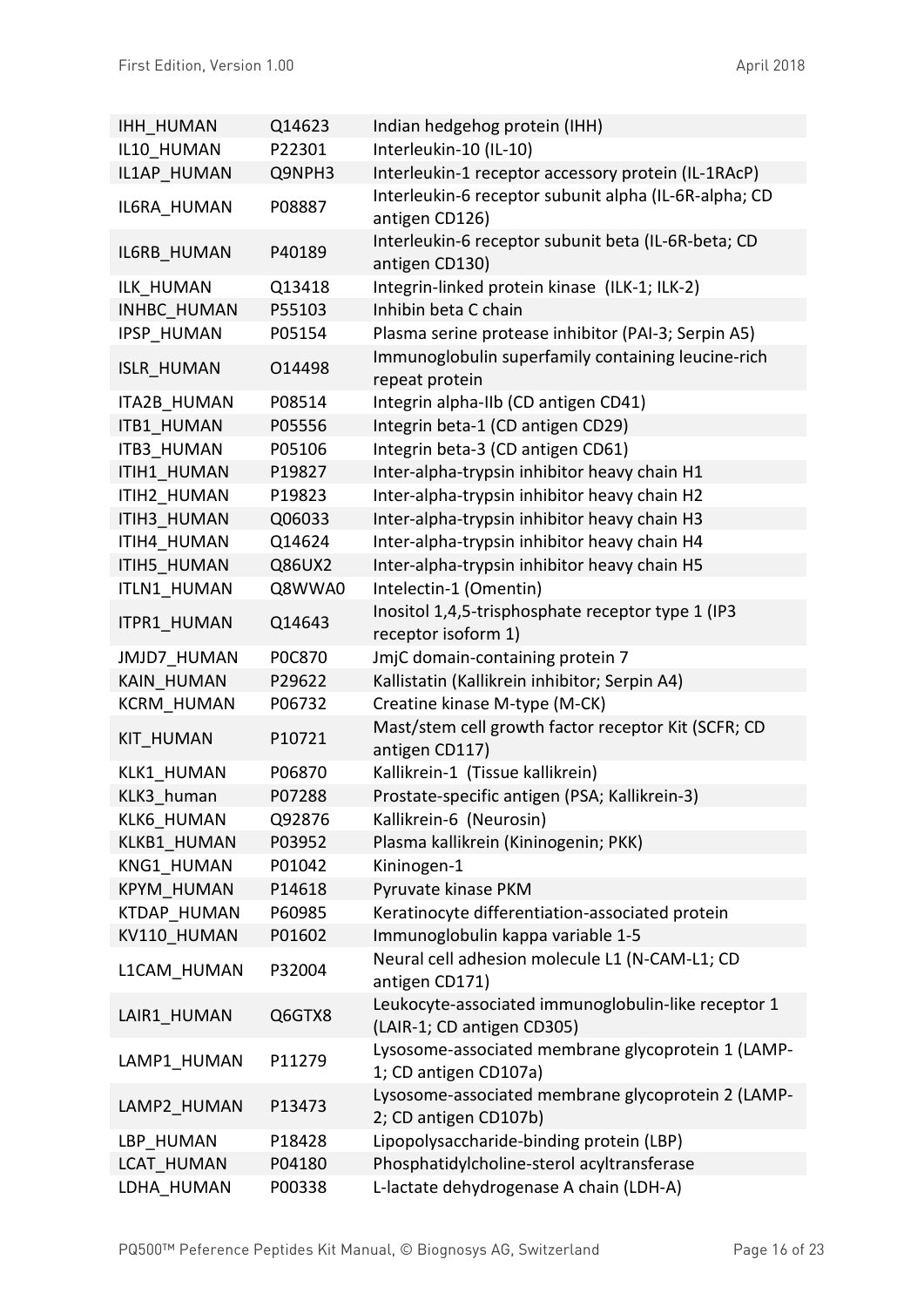| LDHB HUMAN  | P07195 | L-lactate dehydrogenase B chain (LDH-B)                                              |
|-------------|--------|--------------------------------------------------------------------------------------|
| LEG3 HUMAN  | P17931 | Galectin-3 (Gal-3)                                                                   |
| LEP HUMAN   | P41159 | Leptin (Obesity factor)                                                              |
| LG3BP HUMAN | Q08380 | Galectin-3-binding protein                                                           |
| LGUL HUMAN  | Q04760 | Lactoylglutathione lyase                                                             |
| LIMS1 HUMAN | P48059 | LIM and senescent cell antigen-like-containing domain<br>protein 1                   |
| LIRA3 HUMAN | Q8N6C8 | Leukocyte immunoglobulin-like receptor subfamily A<br>member 3 (CD antigen CD85e)    |
| LRMP HUMAN  | Q12912 | Lymphoid-restricted membrane protein                                                 |
| LRP1 HUMAN  | Q07954 | Prolow-density lipoprotein receptor-related protein 1<br>(LRP-1; CD antigen CD91)    |
| LRP2 HUMAN  | P98164 | Low-density lipoprotein receptor-related protein 2<br>$(LRP-2)$                      |
| LSAMP HUMAN | Q13449 | Limbic system-associated membrane protein                                            |
| LTBP1 HUMAN | Q14766 | Latent-transforming growth factor beta-binding protein<br>1 (LTBP-1; TGF-beta1-BP-1) |
| LUM HUMAN   | P51884 | Lumican                                                                              |
| LYAM1 HUMAN | P14151 | L-selectin (CD antigen CD62L)                                                        |
| LYSC HUMAN  | P61626 | Lysozyme C                                                                           |
| LYVE1 HUMAN | Q9Y5Y7 | Lymphatic vessel endothelial hyaluronic acid receptor 1<br>$(LYVE-1)$                |
| MA1A1 HUMAN | P33908 | Mannosyl-oligosaccharide 1,2-alpha-mannosidase IA                                    |
| MA2A1 HUMAN | Q16706 | Alpha-mannosidase 2                                                                  |
| MARCO HUMAN | Q9UEW3 | Macrophage receptor MARCO (Scavenger receptor class<br>A member 2)                   |
| MASP1 HUMAN | P48740 | Mannan-binding lectin serine protease 1                                              |
| MASP2 HUMAN | 000187 | Mannan-binding lectin serine protease 2                                              |
| MBL2_HUMAN  | P11226 | Mannose-binding protein C (Mannose-binding lectin)                                   |
| MEGF8_HUMAN | Q7Z7M0 | Multiple epidermal growth factor-like domains protein<br>8 (EGF-like protein 4)      |
| MGAT1_HUMAN | P26572 | Alpha-1,3-mannosyl-glycoprotein 2-beta-N-<br>acetylglucosaminyltransferase           |
| MGMT_HUMAN  | P16455 | Methylated-DNA--protein-cysteine methyltransferase                                   |
| MGP HUMAN   | P08493 | Matrix Gla protein (MGP)                                                             |
| MIF HUMAN   | P14174 | Macrophage migration inhibitory factor (MIF)                                         |
| MIME HUMAN  | P20774 | Mimecan (Osteoglycin)                                                                |
| MINP1 HUMAN | Q9UNW1 | Multiple inositol polyphosphate phosphatase 1                                        |
| MMP2 HUMAN  | P08253 | 72 kDa type IV collagenase (MMP-2)                                                   |
| MMP9 HUMAN  | P14780 | Matrix metalloproteinase-9 (MMP-9)                                                   |
| MMRN1 HUMAN | Q13201 | Multimerin-1 (EMILIN-4)                                                              |
| MMRN2 HUMAN | Q9H8L6 | Multimerin-2 (EMILIN-3)                                                              |
| MOES HUMAN  | P26038 | Moesin                                                                               |
| MPP4 HUMAN  | Q96JB8 | MAGUK p55 subfamily member 4 (Discs large<br>homolog 6)                              |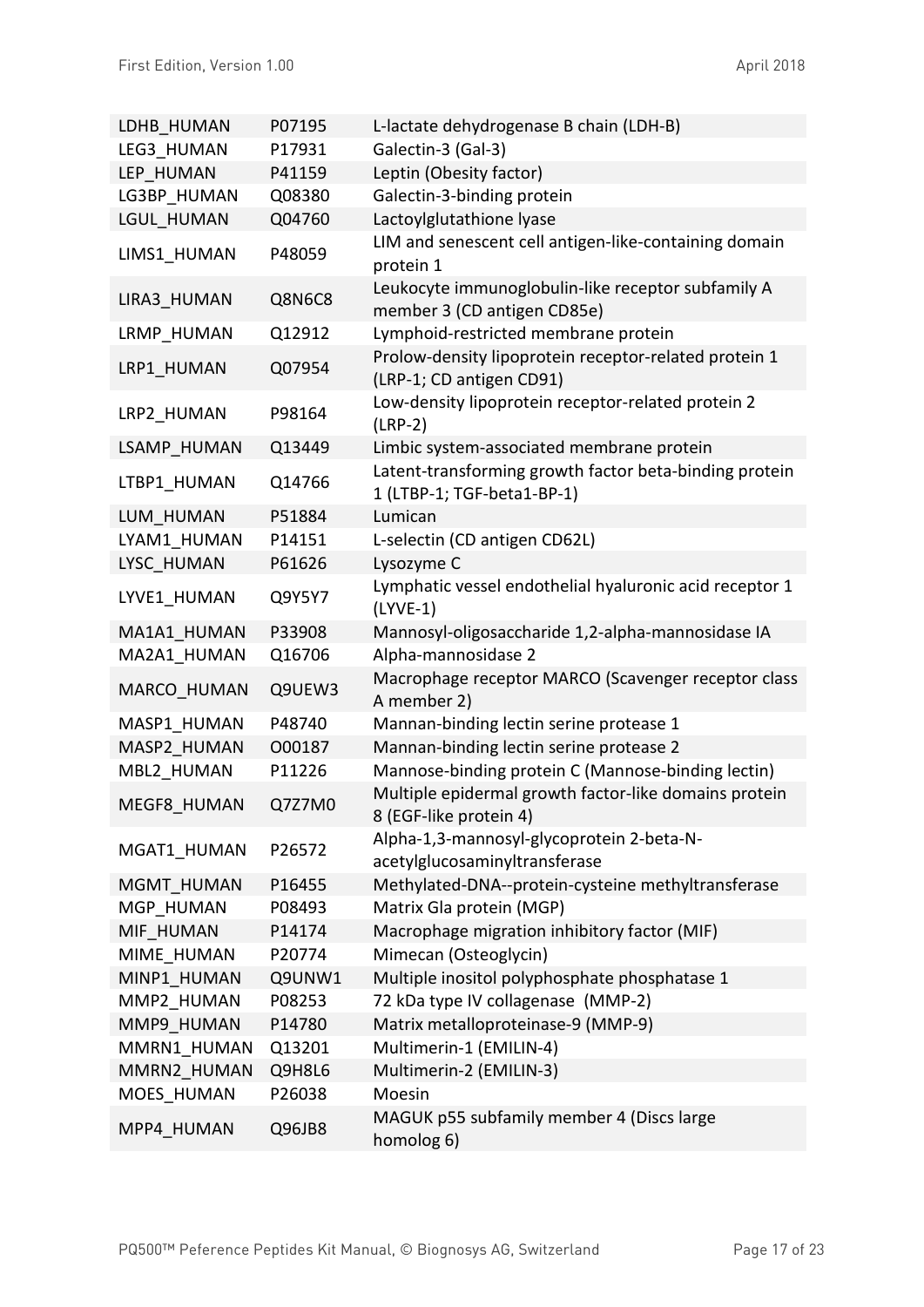|                   |        | Cation-independent mannose-6-phosphate receptor                                          |
|-------------------|--------|------------------------------------------------------------------------------------------|
| MPRI HUMAN        | P11717 | (M6PR; Insulin-like growth factor 2 receptor; CD antigen                                 |
|                   |        | CD222)                                                                                   |
| MRC1 HUMAN        | P22897 | Macrophage mannose receptor 1 (MMR; CD antigen                                           |
|                   |        | CD206)                                                                                   |
| MSLN_HUMAN        | Q13421 | Mesothelin (CAK1 antigen)                                                                |
| MUC16 HUMAN       | Q8WXI7 | Mucin-16 (MUC-16; Ovarian cancer-related tumor<br>marker CA125)                          |
| MUC18 HUMAN       | P43121 | Cell surface glycoprotein MUC18 (CD antigen CD146)                                       |
| MYDGF HUMAN       | Q969H8 | Myeloid-derived growth factor (MYDGF; IL-25)                                             |
| MYG HUMAN         | P02144 | Myoglobin                                                                                |
| MYH9 HUMAN        | P35579 | Myosin-9 (Myosin heavy chain 9)                                                          |
| MYL6 HUMAN        | P60660 | Myosin light polypeptide 6 (Myosin light chain 3)                                        |
| NBL1 HUMAN        | P41271 | Neuroblastoma suppressor of tumorigenicity 1                                             |
| NCAM1 HUMAN       | P13591 | Neural cell adhesion molecule 1 (NCAM-1;<br>CD antigen CD56)                             |
| NCAM2 HUMAN       | 015394 | Neural cell adhesion molecule 2 (NCAM-2)                                                 |
| NCHL1 HUMAN       | O00533 | Neural cell adhesion molecule L1-like protein                                            |
| <b>NEBU HUMAN</b> | P20929 | Nebulin                                                                                  |
| <b>NEST HUMAN</b> | P48681 | <b>Nestin</b>                                                                            |
| <b>NEUT HUMAN</b> | P30990 | Neurotensin/neuromedin N                                                                 |
| NGAL HUMAN        | P80188 | Neutrophil gelatinase-associated lipocalin (Lipocalin-2)                                 |
| <b>NGF HUMAN</b>  | P01138 | Beta-nerve growth factor (Beta-NGF)                                                      |
| NID1 HUMAN        | P14543 | Nidogen-1 (NID-1) (Entactin)                                                             |
| NMB HUMAN         | P08949 | Neuromedin-B                                                                             |
| NOE1 HUMAN        | Q99784 | Noelin (Olfactomedin-1)                                                                  |
| NOTC2 HUMAN       | Q04721 | Neurogenic locus notch homolog protein 2 (Notch 2)                                       |
| NPY HUMAN         | P01303 | Pro-neuropeptide Y                                                                       |
| NRP1 HUMAN        | 014786 | Neuropilin-1 (CD antigen CD304)                                                          |
| OAF HUMAN         | Q86UD1 | Out at first protein homolog                                                             |
| OMD HUMAN         | Q99983 | Osteomodulin (Osteoadherin)                                                              |
| <b>OSTP HUMAN</b> | P10451 | Osteopontin (Bone sialoprotein 1; SPP-1)                                                 |
| P53 HUMAN         | P04637 | Cellular tumor antigen p53 (Tumor suppressor p53)                                        |
| PAFA HUMAN        | Q13093 | Platelet-activating factor acetylhydrolase (PAF<br>acetylhydrolase)                      |
| PAPP2 HUMAN       | Q9BXP8 | Pappalysin-2 (Pregnancy-associated plasma protein A2)                                    |
| PARK7 HUMAN       | Q99497 | Protein/nucleic acid deglycase DJ-1 (Oncogene DJ1;<br>Parkinson disease protein 7; DJ-1) |
| PARVB HUMAN       | Q9HBI1 | Beta-parvin (Affixin)                                                                    |
| PCOC1 HUMAN       | Q15113 | Procollagen C-endopeptidase enhancer 1                                                   |
| PCP HUMAN         | P42785 | Lysosomal Pro-X carboxypeptidase                                                         |
| PCSK1 HUMAN       | Q9UHG2 | ProSAAS (Proprotein convertase 1 inhibitor)                                              |
| PCSK9 HUMAN       | Q8NBP7 | Proprotein convertase subtilisin/kexin type 9<br>(Proprotein convertase 9)               |
| PCYOX HUMAN       | Q9UHG3 | Prenylcysteine oxidase 1 (Prenylcysteine lyase)                                          |
| PDIA1 HUMAN       | P07237 | Protein disulfide-isomerase (PDI)                                                        |
| PDIA3 HUMAN       | P30101 | Protein disulfide-isomerase A3                                                           |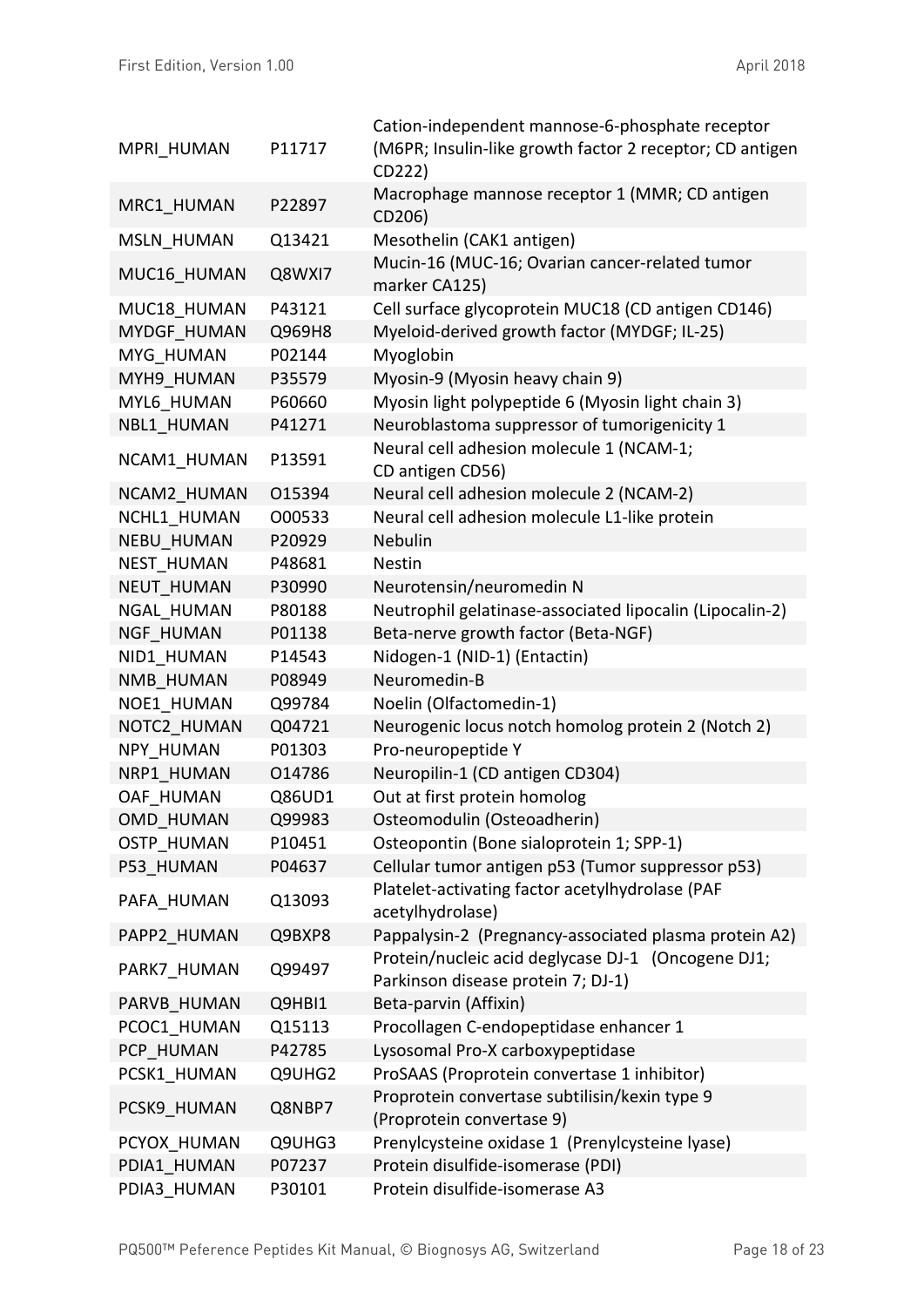| PDLI1 HUMAN | 000151 | PDZ and LIM domain protein 1 (Elfin)                                      |
|-------------|--------|---------------------------------------------------------------------------|
| PEBP4 HUMAN | Q96S96 | Phosphatidylethanolamine-binding protein 4 (PEBP-4)                       |
| PECA1 HUMAN | P16284 | Platelet endothelial cell adhesion molecule (PECAM-1;<br>CD antigen CD31) |
| PEDF HUMAN  | P36955 | Pigment epithelium-derived factor (PEDF; Serpin F1)                       |
| PEPD HUMAN  | P12955 | Xaa-Pro dipeptidase (Peptidase D)                                         |
| PERM HUMAN  | P05164 | Myeloperoxidase (MPO)                                                     |
| PGAM1 HUMAN | P18669 | Phosphoglycerate mutase 1                                                 |
|             |        | Basement membrane-specific heparan sulfate                                |
| PGBM HUMAN  | P98160 | proteoglycan core protein (Perlecan)                                      |
| PGK1 HUMAN  | P00558 | Phosphoglycerate kinase 1                                                 |
| PGRP2 HUMAN | Q96PD5 | N-acetylmuramoyl-L-alanine amidase                                        |
| PGS2 HUMAN  | P07585 | Decorin (Bone proteoglycan II)                                            |
| PHB HUMAN   | P35232 | Prohibitin                                                                |
| PHLD HUMAN  | P80108 | Phosphatidylinositol-glycan-specific phospholipase D                      |
| PI16 HUMAN  | Q6UXB8 | Peptidase inhibitor 16 (Cysteine-rich secretory<br>protein 9)             |
| PIGR HUMAN  | P01833 | Polymeric immunoglobulin receptor                                         |
| PLEK HUMAN  | P08567 | Pleckstrin                                                                |
|             |        | Platelet factor 4 (PF-4; C-X-C motif chemokine 4;                         |
| PLF4 HUMAN  | P02776 | Oncostatin-A)                                                             |
| PLMN HUMAN  | P00747 | Plasminogen                                                               |
| PLPL8 HUMAN | Q9NP80 | Calcium-independent phospholipase A2-gamma                                |
| PLSL HUMAN  | P13796 | Plastin-2 (L-plastin)                                                     |
| PLTP HUMAN  | P55058 | Phospholipid transfer protein (Lipid transfer protein II)                 |
| PLXB1 HUMAN | 043157 | Plexin-B1 (Semaphorin receptor SEP)                                       |
| PLXB2 HUMAN | 015031 | Plexin-B2                                                                 |
| PMGE HUMAN  | P07738 | Bisphosphoglycerate mutase                                                |
| PNPH HUMAN  | P00491 | Purine nucleoside phosphorylase                                           |
| PON1 HUMAN  | P27169 | Serum paraoxonase/arylesterase 1 (PON 1)                                  |
| PON3 HUMAN  | Q15166 | Serum paraoxonase/lactonase 3                                             |
| POSTN HUMAN | Q15063 | Periostin (PN; OSF-2)                                                     |
| PRDX1 HUMAN | Q06830 | Peroxiredoxin-1 (NKEF-A)                                                  |
| PRDX2 HUMAN | P32119 | Peroxiredoxin-2 (NKEF-B)                                                  |
| PRDX6 HUMAN | P30041 | Peroxiredoxin-6                                                           |
| PRG2 HUMAN  | P13727 | Bone marrow proteoglycan                                                  |
| PRG4 HUMAN  | Q92954 | Proteoglycan 4 (Lubricin)                                                 |
| PRIO HUMAN  | P04156 | Major prion protein (PrP; CD antigen CD230)                               |
| PROC HUMAN  | P04070 | Vitamin K-dependent protein C (Blood coagulation<br>factor XIV)           |
| PROF1 HUMAN | P07737 | Profilin-1                                                                |
| PROP HUMAN  | P27918 | Properdin (Complement factor P)                                           |
| PROS HUMAN  | P07225 | Vitamin K-dependent protein S                                             |
| PROZ HUMAN  | P22891 | Vitamin K-dependent protein Z                                             |
| PSCA HUMAN  | 043653 | Prostate stem cell antigen                                                |
| PSPB_HUMAN  | P07988 | Pulmonary surfactant-associated protein B                                 |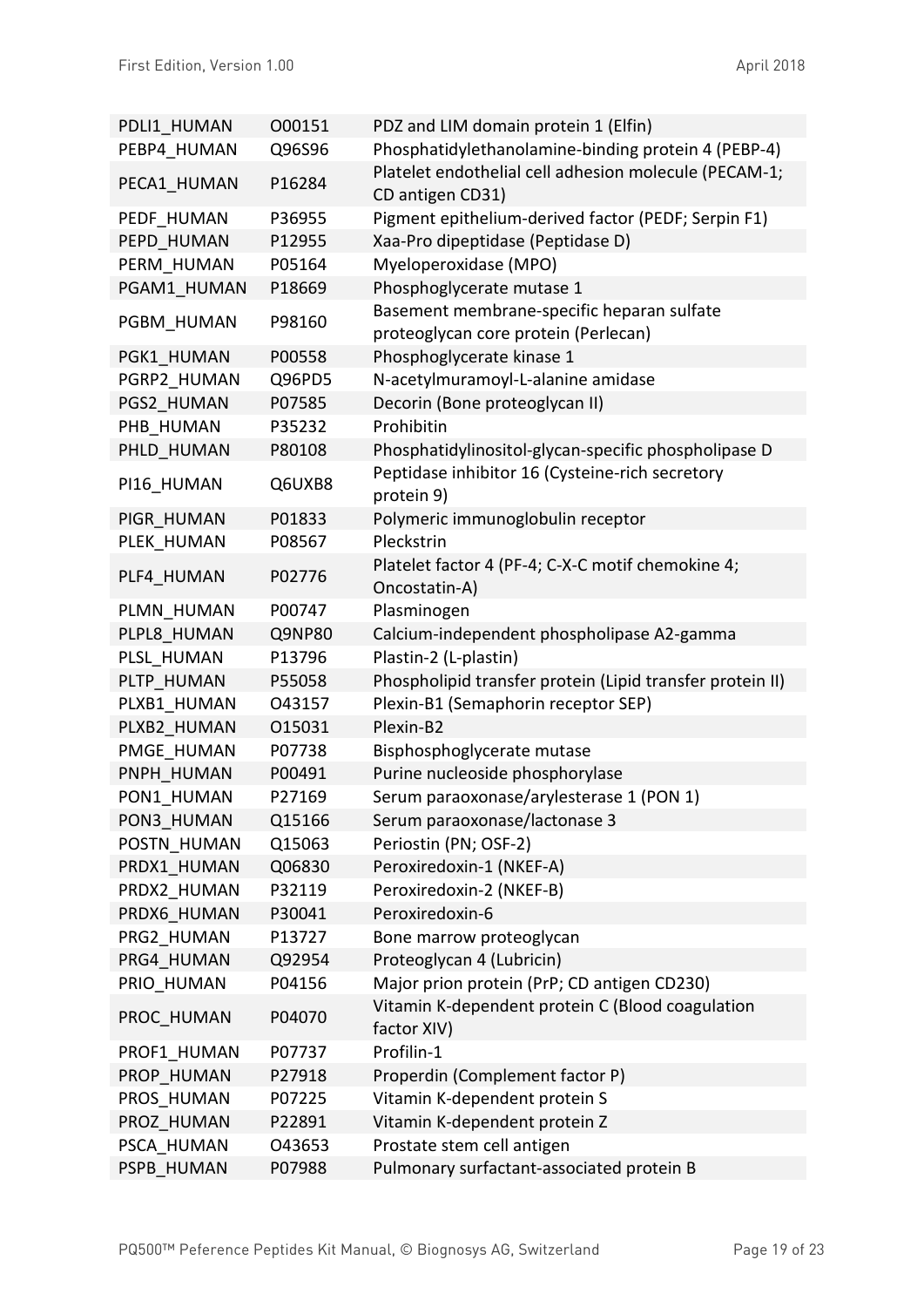| PTEN HUMAN        | P60484 | Phosphatidylinositol 3,4,5-trisphosphate 3-phosphatase               |
|-------------------|--------|----------------------------------------------------------------------|
|                   |        | and dual-specificity protein phosphatase PTEN                        |
| PTGDS HUMAN       | P41222 | Prostaglandin-H2 D-isomerase (PGDS2)                                 |
| PTN HUMAN         | P21246 | Pleiotrophin (OSF-1)                                                 |
| PTPRC HUMAN       | P08575 | Receptor-type tyrosine-protein phosphatase C (CD<br>antigen CD45)    |
| PTPRG HUMAN       | P23470 | Receptor-type tyrosine-protein phosphatase gamma                     |
| PTPRJ HUMAN       | Q12913 | Receptor-type tyrosine-protein phosphatase eta (CD<br>antigen CD148) |
| PTPRS HUMAN       | Q13332 | Receptor-type tyrosine-protein phosphatase S                         |
| PVR HUMAN         | P15151 | Poliovirus receptor (CD antigen CD155)                               |
| PXDC2 HUMAN       | Q6UX71 | Plexin domain-containing protein 2                                   |
| PZP HUMAN         | P20742 | Pregnancy zone protein                                               |
| QSOX1 HUMAN       | 000391 | Sulfhydryl oxidase 1 (Quiescin Q6)                                   |
| RARR2 HUMAN       | Q99969 | Retinoic acid receptor responder protein 2 (Chemerin)                |
| RED1 HUMAN        | P78563 | Double-stranded RNA-specific editase 1                               |
| <b>RELN HUMAN</b> | P78509 | Reelin                                                               |
| RET4 HUMAN        | P02753 | Retinol-binding protein 4                                            |
| <b>RETN HUMAN</b> | Q9HD89 | Resistin (Adipose tissue-specific secretory factor)                  |
| RNAS1 HUMAN       | P07998 | Ribonuclease pancreatic                                              |
| ROBO4 HUMAN       | Q8WZ75 | Roundabout homolog 4                                                 |
| RSRC2 HUMAN       | Q7L4I2 | Arginine/serine-rich coiled-coil protein 2                           |
| RTN4 HUMAN        | Q9NQC3 | Reticulon-4 (Nogo protein)                                           |
| S100P HUMAN       | P25815 | Protein S100-P (S100 calcium-binding protein P)                      |
| S10A7 HUMAN       | P31151 | Protein S100-A7 (Psoriasin)                                          |
| S10A8_HUMAN       | P05109 | Protein S100-A8 (Calgranulin-A; Calprotectin L1L<br>subunit)         |
| S10A9 HUMAN       | P06702 | Protein S100-A9 (Calgranulin-B) ; Calprotectin L1H<br>subunit)       |
| S10AB HUMAN       | P31949 | Protein S100-A11 (Calgizzarin)                                       |
| S10AC HUMAN       | P80511 | Protein S100-A12(Calgranulin-C)                                      |
| SAA1 HUMAN        | PODJI8 | Serum amyloid A-1 protein (SAA)                                      |
| SAA2 HUMAN        | PODJI9 | Serum amyloid A-2 protein (SAA2)                                     |
| SAA4 HUMAN        | P35542 | Serum amyloid A-4 protein (C-SAA)                                    |
| SAMP HUMAN        | P02743 | Serum amyloid P-component (SAP) (                                    |
| SAP HUMAN         | P07602 | Prosaposin                                                           |
| SBP1_HUMAN        | Q13228 | Methanethiol oxidase (Selenium-binding protein 1)                    |
| SCG1 HUMAN        | P05060 | Secretogranin-1 (Chromogranin-B)                                     |
| SCG2 HUMAN        | P13521 | Secretogranin-2 (Chromogranin-C)                                     |
| SCG3 HUMAN        | Q8WXD2 | Secretogranin-3                                                      |
| SDF1 HUMAN        | P48061 | Stromal cell-derived factor 1 (SDF-1; C-X-C motif<br>chemokine 12)   |
| SDPR HUMAN        | 095810 | Caveolae-associated protein 2 (Cavin-2)                              |
| SE6L1 HUMAN       | Q9BYH1 | Seizure 6-like protein                                               |
| SE6L2 HUMAN       | Q6UXD5 | Seizure 6-like protein 2                                             |
| SEM7A HUMAN       | 075326 | Semaphorin-7A (CD antigen CD108)                                     |
| SEPP1 HUMAN       | P49908 | Selenoprotein P (SeP)                                                |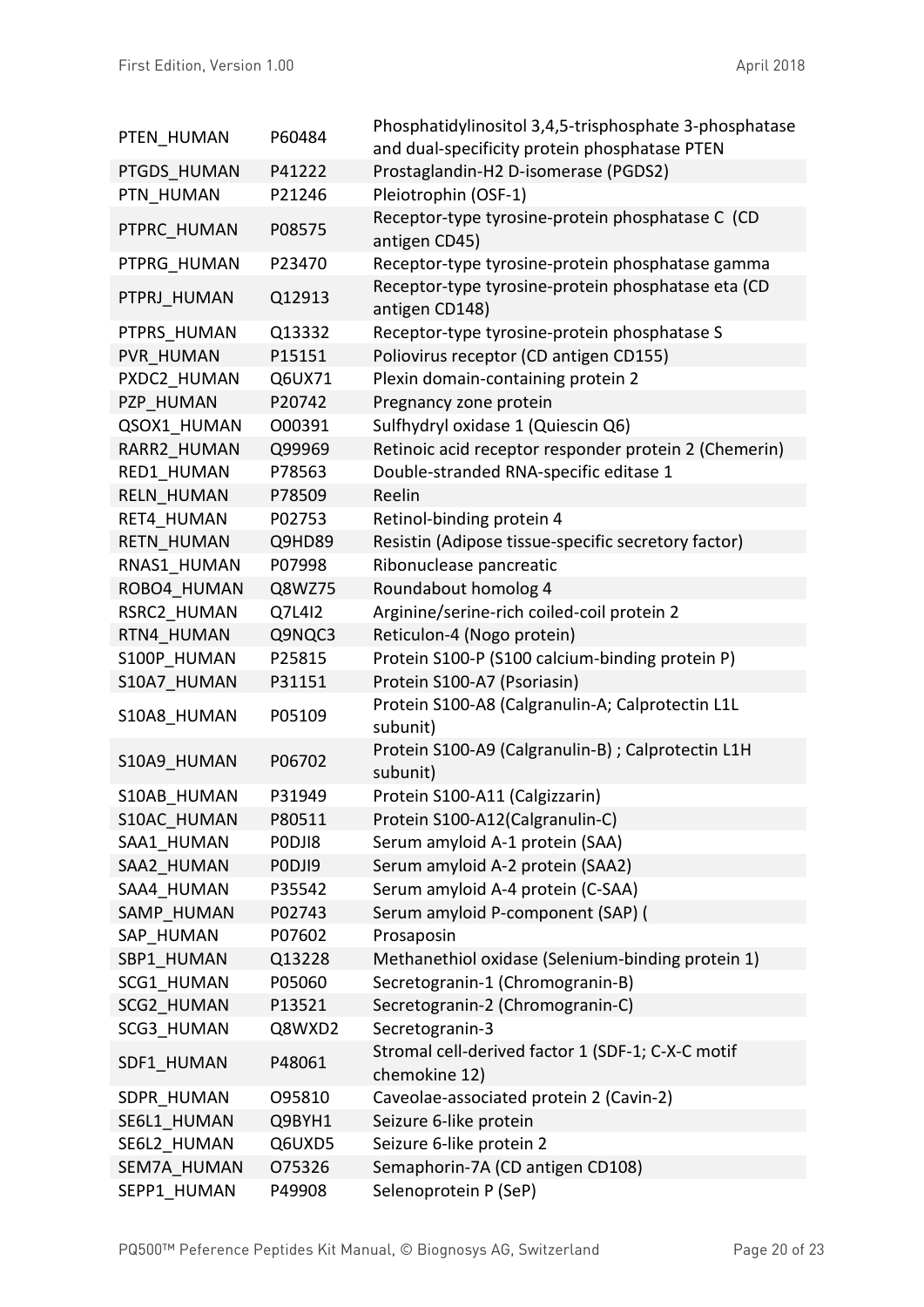| SEPR HUMAN         | Q12884 | Prolyl endopeptidase FAP (Fibroblast activation protein<br>alpha; Seprase) |
|--------------------|--------|----------------------------------------------------------------------------|
| SG3A1_HUMAN        | Q96QR1 | Secretoglobin family 3A member 1                                           |
| SH3L3 HUMAN        | Q9H299 | SH3 domain-binding glutamic acid-rich-like protein 3<br>$(SH3BP-1)$        |
| SHBG HUMAN         | P04278 | Sex hormone-binding globulin (SHBG)                                        |
| SHH_HUMAN          | Q15465 | Sonic hedgehog protein (SHH)                                               |
| SODC HUMAN         | P00441 | Superoxide dismutase (hSod1)                                               |
| SODE HUMAN         | P08294 | Extracellular superoxide dismutase                                         |
| SPA11 HUMAN        | Q86U17 | Serpin A11                                                                 |
| SPP24 HUMAN        | Q13103 | Secreted phosphoprotein 24 (Spp-24)                                        |
| SPRC HUMAN         | P09486 | SPARC (Osteonectin; BM-40)                                                 |
| SPRL1 HUMAN        | Q14515 | SPARC-like protein 1                                                       |
| SPTA1 HUMAN        | P02549 | Spectrin alpha chain, erythrocytic 1                                       |
| SRC8 HUMAN         | Q14247 | Src substrate cortactin (Amplaxin; Oncogene EMS1)                          |
| SRGN HUMAN         | P10124 | Serglycin                                                                  |
| <b>STOM HUMAN</b>  | P27105 | Erythrocyte band 7 integral membrane protein<br>(Stomatin)                 |
| STXB5_HUMAN        | Q5T5C0 | Syntaxin-binding protein 5 (Tomosyn-1)                                     |
| SYPL1 HUMAN        | Q16563 | Synaptophysin-like protein 1 (Pantophysin)                                 |
| SYUA HUMAN         | P37840 | Alpha-synuclein                                                            |
| <b>TARSH HUMAN</b> | Q7Z7G0 | Target of Nesh-SH3                                                         |
| TBB1 HUMAN         | Q9H4B7 | Tubulin beta-1 chain                                                       |
| TBB5 HUMAN         | P07437 | Tubulin beta chain (Tubulin beta-5 chain)                                  |
| TCO2 HUMAN         | P20062 | Transcobalamin-2                                                           |
| <b>TENA HUMAN</b>  | P24821 | Tenascin (Tenascin-C; TN-C)                                                |
| TENX HUMAN         | P22105 | Tenascin-X (TN-X)                                                          |
| TERA HUMAN         | P55072 | Transitional endoplasmic reticulum ATPase                                  |
| <b>TETN HUMAN</b>  | P05452 | Tetranectin (TN)                                                           |
| TFR1 HUMAN         | P02786 | Transferrin receptor protein 1 (TfR1; CD antigen CD71)                     |
| <b>TGBR3 HUMAN</b> | Q03167 | Transforming growth factor beta receptor type 3<br>$(TGFR-3)$              |
| <b>TGON2 HUMAN</b> | O43493 | Trans-Golgi network integral membrane protein 2                            |
| THBG HUMAN         | P05543 | Thyroxine-binding globulin (Serpin A7; T4-binding<br>globulin)             |
| THIO HUMAN         | P10599 | Thioredoxin (Trx)                                                          |
| THRB HUMAN         | P00734 | Prothrombin (Coagulation factor II)                                        |
| TICN1 HUMAN        | Q08629 | Testican-1                                                                 |
| TIE1 HUMAN         | P35590 | Tyrosine-protein kinase receptor Tie-1                                     |
| TIMP1 HUMAN        | P01033 | Metalloproteinase inhibitor 1 (TIMP-1)                                     |
| TIP HUMAN          | Q8TB96 | T-cell immunomodulatory protein                                            |
| TKN1 HUMAN         | P20366 | Protachykinin-1 (PPT)                                                      |
| <b>TKT HUMAN</b>   | P29401 | Transketolase (TK)                                                         |
| TLN1 HUMAN         | Q9Y490 | Talin-1                                                                    |
| TNNI3 HUMAN        | P19429 | Troponin I, cardiac muscle (Cardiac troponin I)                            |
| TNNT2 HUMAN        | P45379 | Troponin T, cardiac muscle(Cardiac muscle troponin T)                      |
| TPIS HUMAN         | P60174 | Triosephosphate isomerase                                                  |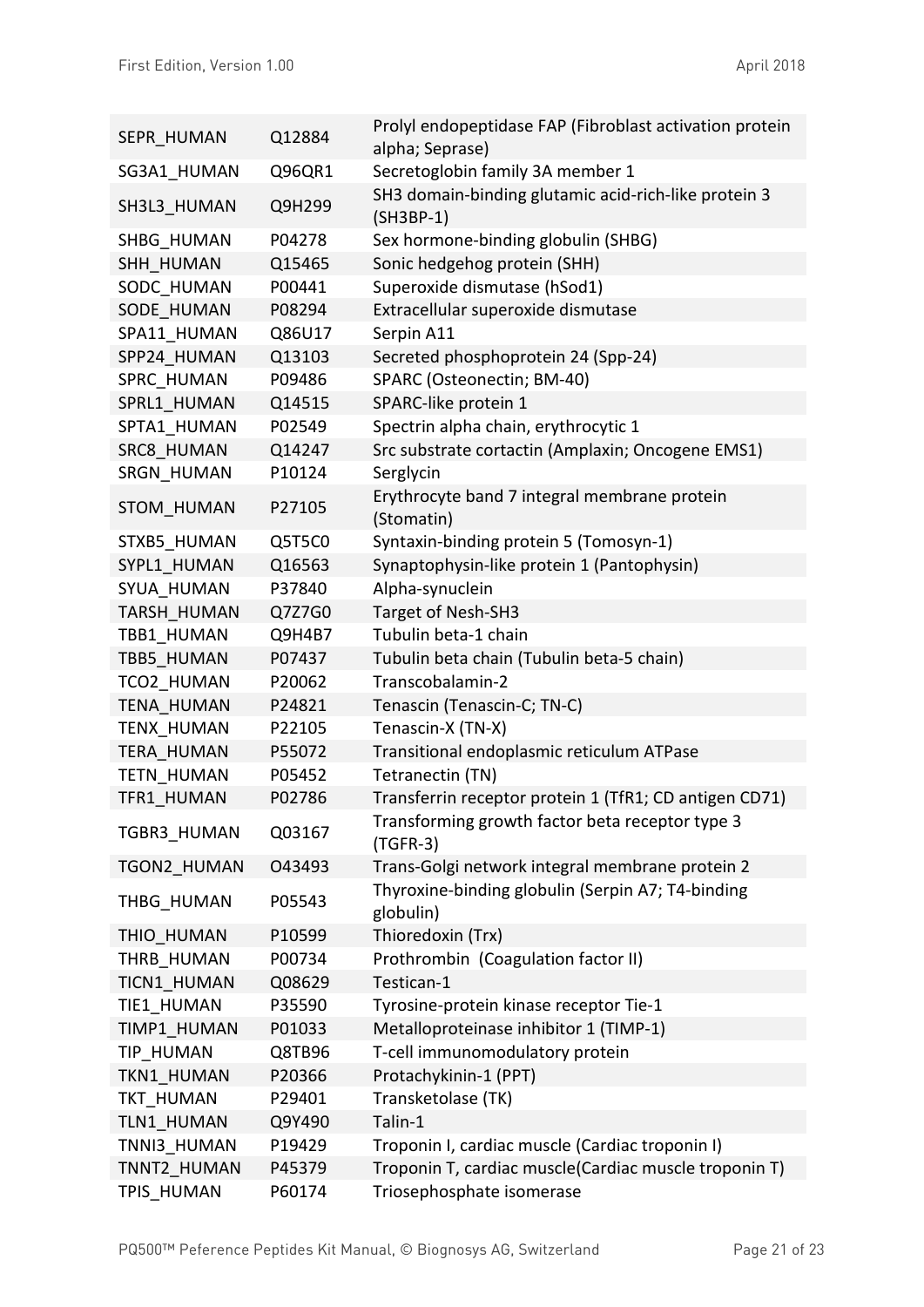| TPM3 HUMAN         | P06753 | Tropomyosin alpha-3 chain (Gamma-tropomyosin)                              |
|--------------------|--------|----------------------------------------------------------------------------|
| TPM4 HUMAN         | P67936 | Tropomyosin alpha-4 chain (Tropomyosin-4)                                  |
| TR11B HUMAN        | O00300 | Tumor necrosis factor receptor superfamily member<br>11B (Osteoprotegerin) |
| TRFE HUMAN         | P02787 | Serotransferrin (Transferrin)                                              |
| TRFL HUMAN         | P02788 | Lactotransferrin (Lactoferrin)                                             |
| TRY3 HUMAN         | P35030 | Trypsin-3                                                                  |
| TSP1 HUMAN         | P07996 | Thrombospondin-1                                                           |
| TSP4_HUMAN         | P35443 | Thrombospondin-4                                                           |
| TT39A HUMAN        | Q5SRH9 | Tetratricopeptide repeat protein 39A                                       |
| TTHY HUMAN         | P02766 | Transthyretin (Prealbumin)                                                 |
| TWSG1 HUMAN        | Q9GZX9 | Twisted gastrulation protein homolog 1                                     |
| TYB4 HUMAN         | P62328 | Thymosin beta-4                                                            |
| URP2 HUMAN         | Q86UX7 | Fermitin family homolog 3 (Kindlin-3)                                      |
| VASN HUMAN         | Q6EMK4 | Vasorin (Protein slit-like 2)                                              |
| VASP HUMAN         | P50552 | Vasodilator-stimulated phosphoprotein (VASP)                               |
| VCAM1 HUMAN        | P19320 | Vascular cell adhesion protein 1 (VCAM-1; CD antigen<br>CD106)             |
| <b>VEGFA HUMAN</b> | P15692 | Vascular endothelial growth factor A (VEGF-A)                              |
| <b>VGF HUMAN</b>   | 015240 | Neurosecretory protein VGF                                                 |
| <b>VGFR3 HUMAN</b> | P35916 | Vascular endothelial growth factor receptor 3 (VEGFR-3;<br>$FLT-4)$        |
| <b>VIME HUMAN</b>  | P08670 | Vimentin                                                                   |
| <b>VINC HUMAN</b>  | P18206 | Vinculin                                                                   |
| VNN1 HUMAN         | O95497 | Pantetheinase (Vanin-1)                                                    |
| VTCN1 HUMAN        | Q7Z7D3 | V-set domain-containing T-cell activation inhibitor 1                      |
| <b>VTDB HUMAN</b>  | P02774 | Vitamin D-binding protein                                                  |
| <b>VTNC HUMAN</b>  | P04004 | Vitronectin                                                                |
| <b>VWF HUMAN</b>   | P04275 | von Willebrand factor (vWF)                                                |
| WDR1 HUMAN         | 075083 | WD repeat-containing protein 1                                             |
| WFDC2 HUMAN        | Q14508 | WAP four-disulfide core domain protein 2                                   |
| ZA2G HUMAN         | P25311 | Zinc-alpha-2-glycoprotein                                                  |
| ZPI HUMAN          | Q9UK55 | Protein Z-dependent protease inhibitor (Serpin A10)                        |
| ZYX HUMAN          | Q15942 | Zyxin (Zyxin-2)                                                            |